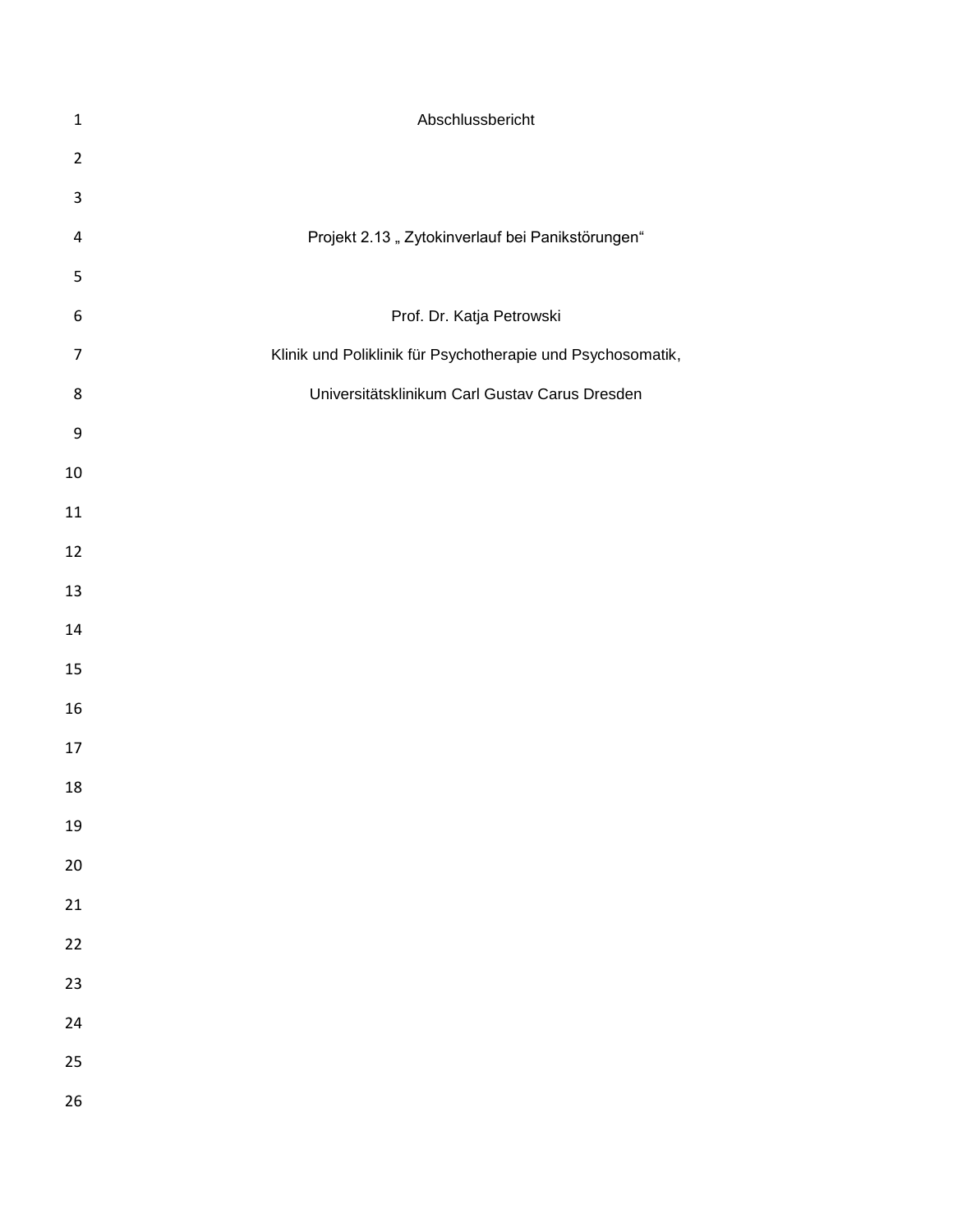#### Allgemeine Angaben

| Projektantrag                    | 6/13                                                        |
|----------------------------------|-------------------------------------------------------------|
| Antragsteller                    | Prof. Dr. Katja Petrowski                                   |
|                                  | Klinik und Poliklinik für Psychotherapie und Psychosomatik, |
|                                  | Universitätsklinikum Carl Gustav Carus Dresden, Technische  |
|                                  | Universität Dresden                                         |
|                                  | Fetscherstr. 74, 01307 Dresden, Germany                     |
|                                  | Tel: 0351 4583634, Fax: 0351 2636268                        |
|                                  | Email: katja.petrowski@tu-dresden.de                        |
| Thema/Name des Projekts          | Projekt 2.13 "Zytokinverlauf bei Panikstörungen"            |
| Förderungs- und Berichtszeitraum | 01.09.2013-31.08.2014                                       |

## 

# Wissenschaftlicher Teil

- 
- 

## **Introduction**

 Cytokines are important proteins regulating the immune response in injuries, infections, and other stress the organism is exposed to [\(Hoge et al., 2009\)](#page-16-0). Current research findings seek to explain psychosocial stressors and their influence on the development of psychological disorders (e.g. anxiety disorders, affective disorders) via the investigation of pro-inflammatory cytokines and changes in the immune system [\(Schiepers, Wichers, & Maes, 2005;](#page-16-1) [Simon et al., 2008\)](#page-17-0). The connection between the cortisol stress reactivity and psychological disorders has already been proven [\(Petrowski, Herold, Joraschky, Wittchen, &](#page-16-2)  [Kirschbaum, 2010;](#page-16-2) [Petrowski, Wintermann, Kirschbaum, & Bornstein, 2012;](#page-16-3) [Petrowski, Wintermann,](#page-16-4)  [Schaarschmidt, Bornstein, & Kirschbaum, 2013;](#page-16-4) [Wichmann, Kirschbaum, Böhme, & Petrowski, 2017\)](#page-17-1). Hereby, the secretion of cortisol under stress induction has the function of suppressing the production of pro-inflammatory cytokines and thus of counteracting the development of inflammatory reactions [\(Padgett & Glaser, 2003;](#page-16-5) [Rohleder, Joksimovic, Wolf, & Kirschbaum, 2004\)](#page-16-6). Therefore, a malfunction of

####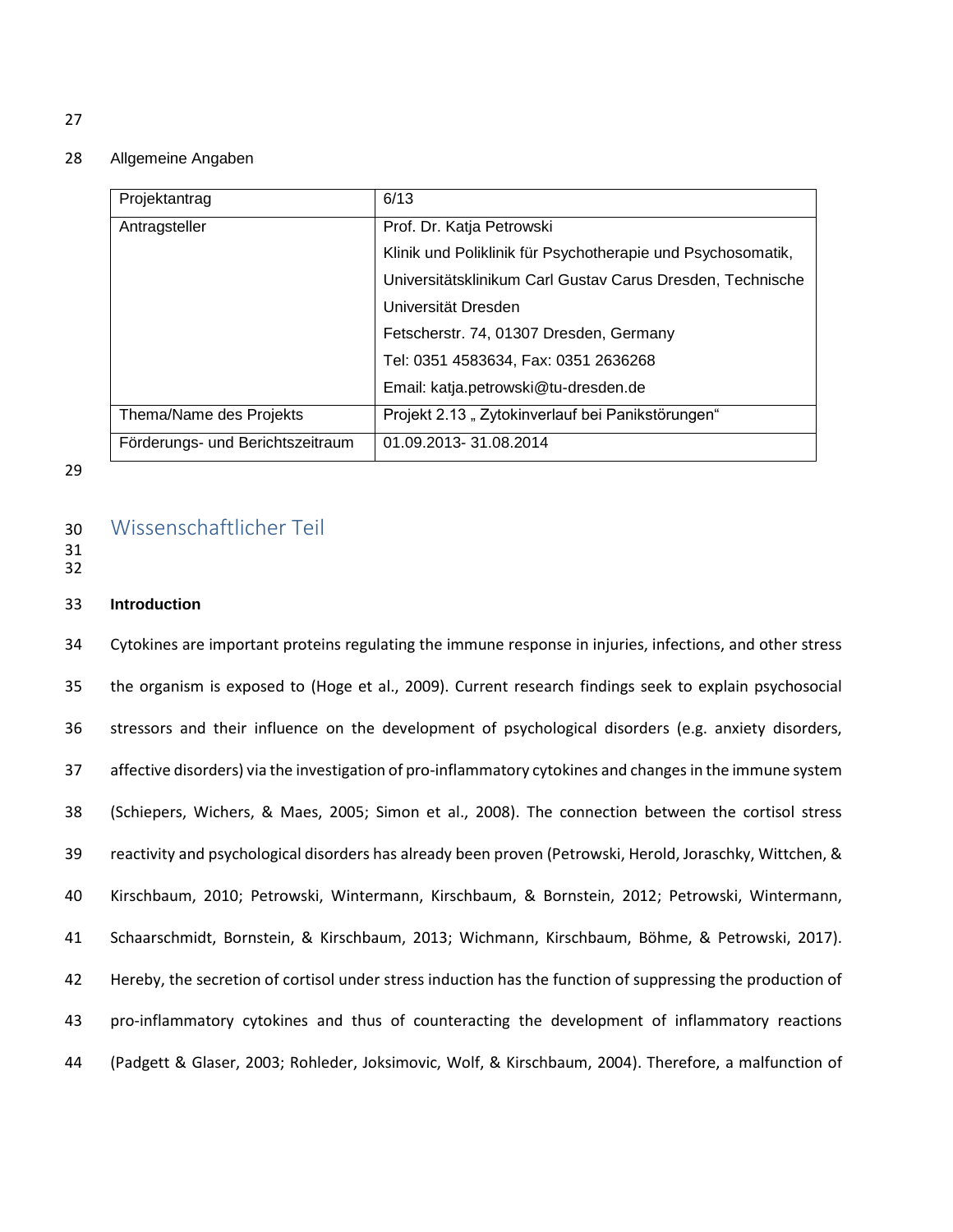the stress response may be accompanied by an increase in susceptibility for infectious and autoimmune disorders as well as with inflammatory processes [\(Padgett & Glaser, 2003\)](#page-16-5).

 The influence of stressors plays an essential role in the development and triggering of anxiety symptoms (Bandelow et al., 2000). In regard to the development of a panic disorder (PD), numerous studies have been able to prove an altered stress reactivity of the hypothalamus –hypophysis-adrenal (HPA) axis and, hence, changed levels of the hormone products adrenocorticotropic hormone (ACTH) and cortisol [\(Bourgeois, 1993;](#page-15-0) [Erhardt et al., 2006;](#page-15-1) [Heuser, Yassouridis, & Holsboer, 1994;](#page-16-7) [Roy-Byrne et al.,](#page-16-8)  [1986;](#page-16-8) [Schreiber, Lauer, Krumrey, Holsboer, & Krieg, 1996\)](#page-17-2). Hereby, more recent findings are indicative of a suppressed reactivity of the HPA-axis under physiological as well as psychosocial stress induction [\(Jezova,](#page-16-9)  [Vigas, Hlavacova, & Kukumberg, 2010;](#page-16-9) [Petrowski et al., 2010;](#page-16-2) [Petrowski et al., 2012;](#page-16-3) [Wichmann,](#page-17-1)  [Kirschbaum, Böhme, et al., 2017\)](#page-17-1). A reduction in cortisol secretion has the effect of a raised production of pro-inflammatory cytokines similar to the way this could already been proved successfully in patients with a posttraumatic stress disorder [PTSD; for review: Rohleder, Wolf, and Wolf (2010)]. Hence, alterations in the immune parameters may also be observable in patients with other anxiety disorders.

 In patients with a PD diagnosis, overall findings so far suggest a broad spectrum of raised baseline peripheral pro-inflammatory cytokine levels [\(Hoge et al., 2009\)](#page-16-0). Hoge et al. (2009) observed significantly raised values in TNF-α, MIP-1- α, GM-CSF, IL-6, IL-1-α, IL-1-β, IL-4, IL-7, IL-8, IL-10, IL12p70, IL-13, IL-15, and IL-10 in patients with a PD at rest one week after the diagnosis had been made. Furthermore, the increase in anti-inflammatory cytokines (IL-4, IL-10) leads to the assumption that they, too, increase in reaction to the increase in pro-inflammatory cytokines [\(Opal & DePalo, 2000\)](#page-16-10). In the sample reported by Hoge et al. (2009) 87% of the PD patients showed an increased pro-inflammatory cytokine level in comparison to 25% of the healthy control group. Likewise, increased IL-1-β values were also reported [\(Brambilla et al., 1994\)](#page-15-2). However, contradictory to this elevated pattern, some investigations suggest lower cytokine concentrations in PD patients [IL-2: Koh and Lee (2004); Van Duinen, Schruers, Griez, and Maes (2004)] or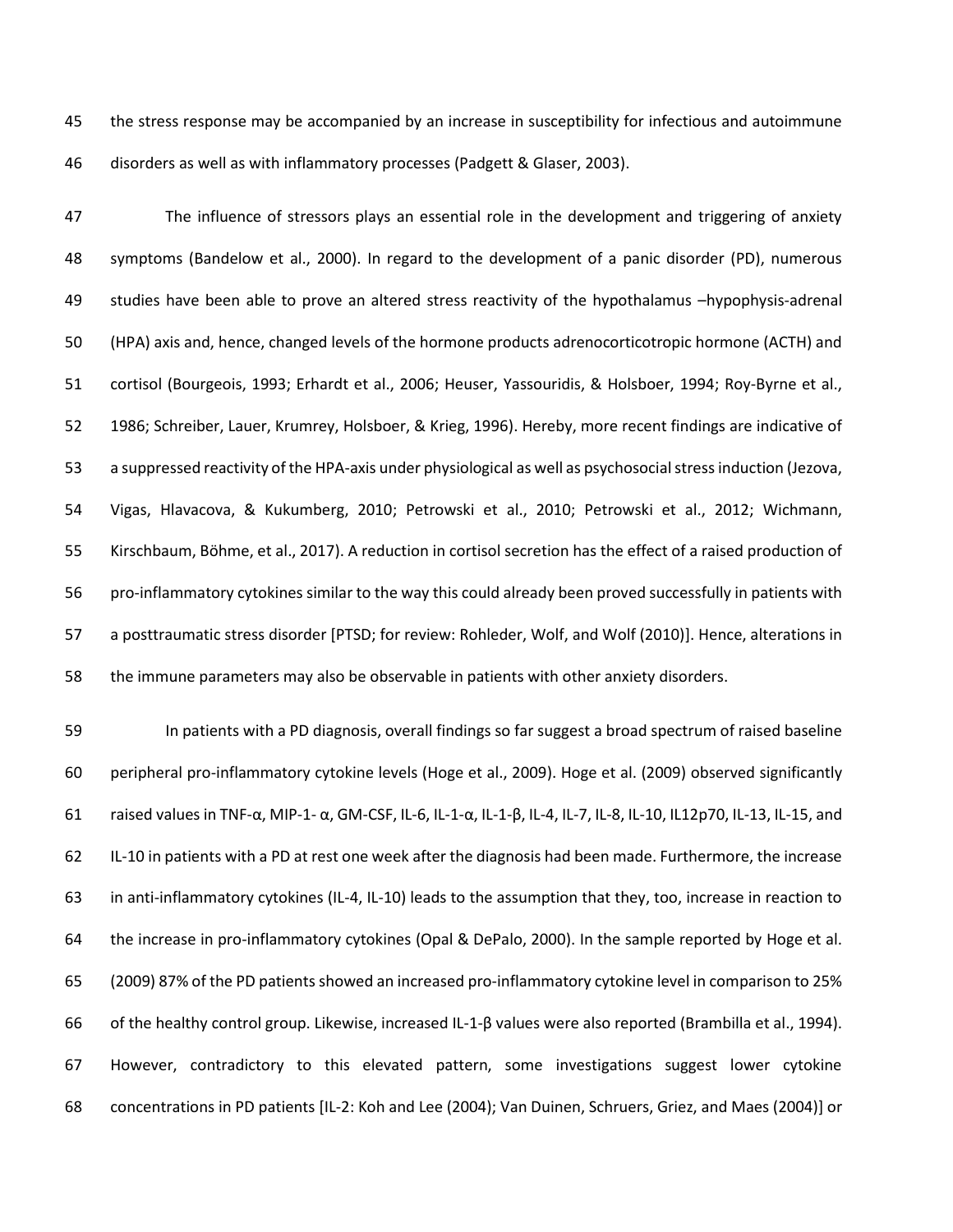failed to reveal any differences between PD patients and healthy control groups [IL-2R, IL-6, IL-8, TNF-α: Van Duinen et al. (2008); IL-2, IL-3: Weizman, Laor, Wiener, Wolmer, and Bessler (1999); IL-1-α, IL-1-β: Koh and Lee (2004); Rapaport and Stein (1994)].

 Research on stress-induced cytokine secretion produced also mixed results. Meta-analytic evidence exists that cytokines respond to acute psychosocial stress [\(Steptoe, Hamer, & Chida, 2007\)](#page-17-3) and Weizman et al. (1999) reported a negative correlation of the IL-3 concentration with the severity of the state of the anxiety so that a state-dependent modulation of immune parameters must be assumed. However, after acute stress induction, Van Duinen et al. (2008) were unable to determine any alterations in the cytokine secretion (TNF-α, IL-6, IL-8, IL-10) in patients with PD before as well as after a 35% CO2 inhalation in comparison to healthy individuals. The authors presume that the bidirectional communication between the immune system and the HPA-axis, among others in the etiology of affective disorders, probably plays a role but less so, or not at all, in the etiopathogenesis of PD. As yet, there have been no investigations reported for patients with PD under psychosocial stress induction. In healthy individuals, psychological stress (medicine exam) produced increased pro-inflammatory (TNF-α, IL-6, IL-1RA, IFN-gamma) and anti-inflammatory (IL-10) cytokine concentrations [\(Maes et al., 1998\)](#page-16-11).

 Some causes for the state of the findings in patients with a panic disorder may lie in the differences of the paradigms employed (induced cytokine production vs. measuring of circulating cytokines), differences in the examined cytokines, the assays used, differences in the time in point of measuring the cytokines [circadian rhythm of the cytokines; Vgontzas et al. (2005)] as well as the influence of variables such as depressive comorbidity, age, sex, body mass index (BMI), smoking, and psychopharmaceutic intake [\(Hoge et al., 2009\)](#page-16-0). Furthermore, due to taking a singular blood sample under baseline conditions, differences, which would be present under stimulation/psychosocial stress, may remain hidden [\(Van](#page-17-4)  [Duinen et al., 2008\)](#page-17-4). Beyond that, it is assumed that the existence of a chronic, low grade pro-inflammatory state, the risk of somatic illnesses such as arteriosclerosis or cardiovascular diseases is elevated and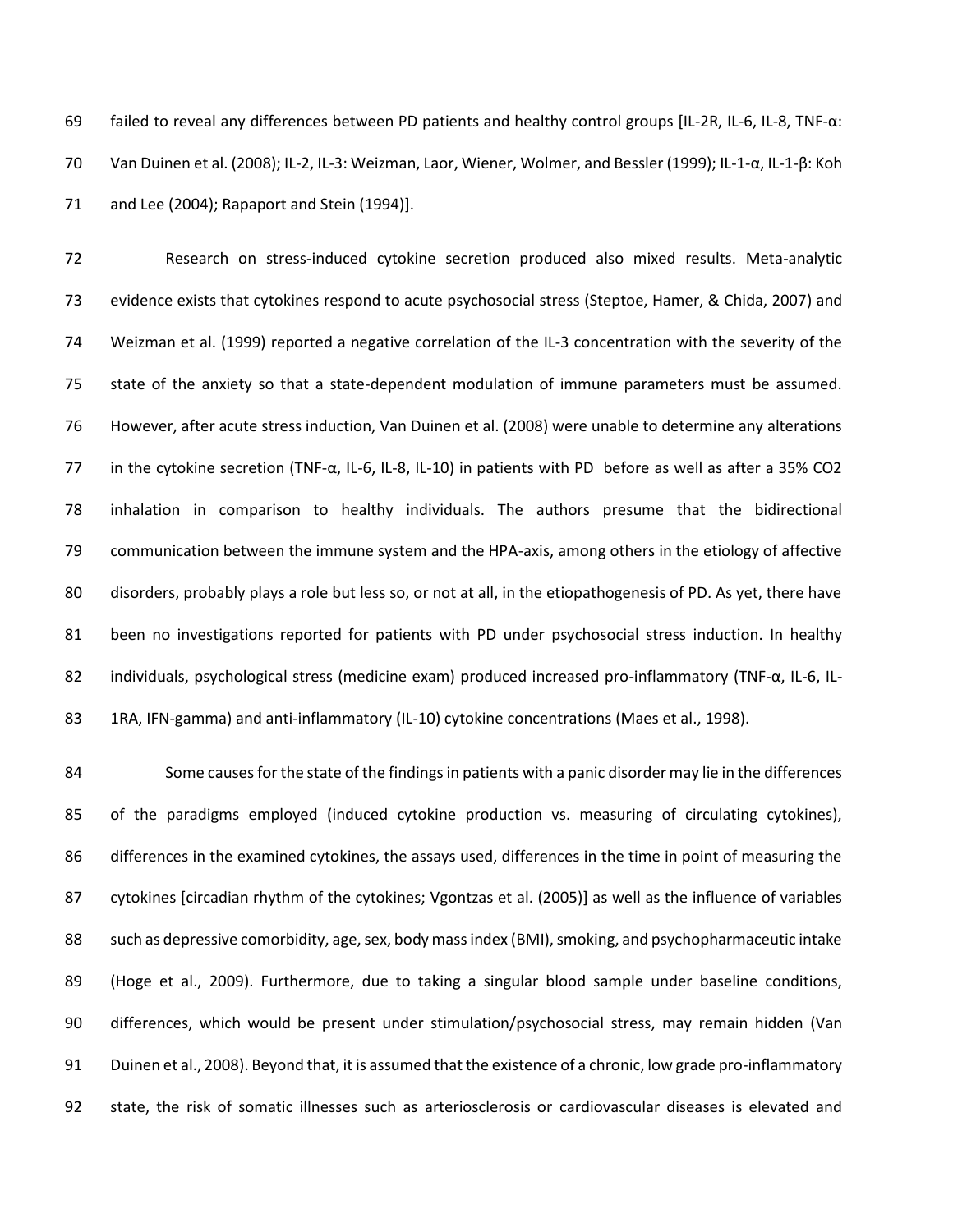correlated positively with the extent of the psychopathology [\(von Känel et al., 2007\)](#page-17-5). Therefore, the present study focuses on the question to which extent patients with PD display increased pro- inflammatory cytokine (IL-6, TNF-α) and decreased values in anti-inflammatory cytokine (IL-10) concentrations in response to psychosocial stress induction. The reduced cortisol availability under mental stress found so far [\(Jezova et al., 2010;](#page-16-9) [Petrowski et al., 2010;](#page-16-2) [Petrowski et al., 2012;](#page-16-3) [Wichmann,](#page-17-1)  [Kirschbaum, Böhme, et al., 2017\)](#page-17-1) might be accompanied by an increased production of pro-inflammatory cytokines, thus explaining the creation of a cardiovascular morbidity in patients with a panic disorder via the mediation of a chronic low-stage inflammatory process [\(Smoller et al., 2007\)](#page-17-6). Immunological processes under stress in patients with PD may be considered the "missing link" in the explanation of the severity of the psychopathology and for the determination of the risk factors of occurring somatic comorbidities such as the increased risk of a myocardial infarct.

**Methods:**

**Study sample**

 Recruitment of the study sample took place between August 2014 and March 2016. The patients were recruited from the department for psychotherapy and psychosomatic medicine at the university hospital Dresden, Germany. Participants with fluent German language knowledge and age between 18 and 65 years were included in the study. General exclusion criteria were a lifetime history of substance use disorder, psychotic or bipolar disorder, psychopharmacological or glucocorticoid-containing medication intake, severe medical illnesses (e.g. cancer, autoimmune diseases, diabetes), and pregnancy. The Structured Clinical Interview [SCID; First, Spitzer, Gibbon, and Williams (1995)] was conducted by trained interviewers for the assessment of *DSM-IV-TR* mental disorder diagnoses. Diagnostic assessment was confirmed by an experienced clinical psychologist. Patients with a primary diagnosis of PD with or without agoraphobia were included. Inclusion into the healthy control group was conducted on the basis that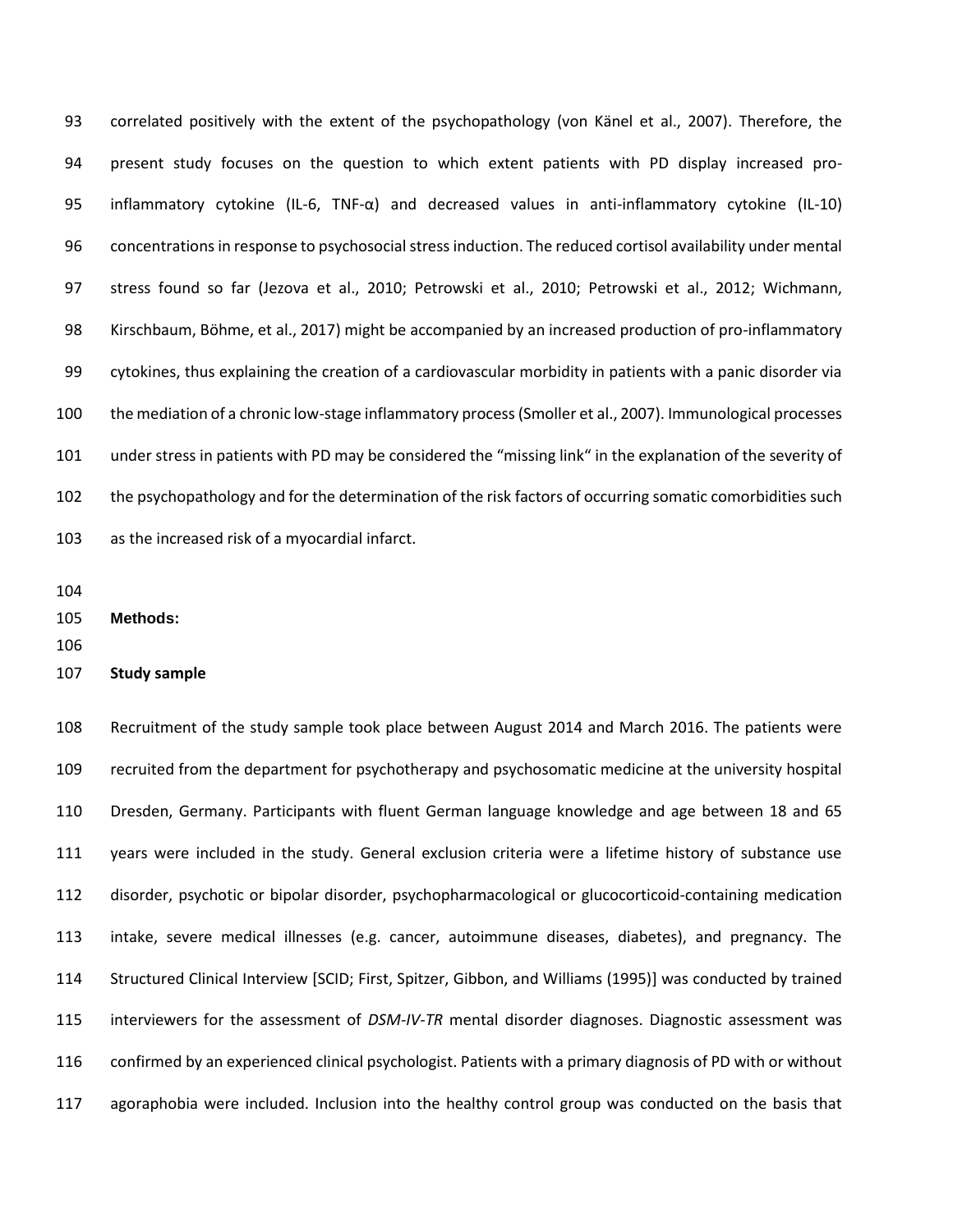118 participants reported no history of mental disorder in the SCID. The total sample included  $n = 32$  PD patients with and without agoraphobia and *n* = 32 healthy controls. *N* = 4 (12.5%) showed a borderline, *n* = 12 (37.5%) a mild, *n* = 8 (25%) a moderate and *n* = 8 (25%) a severe disease severity according to the Panic & Agoraphobia Scale [\(PAS; Bandelow, 1999\)](#page-15-3). All the study participants provided written informed consent.

### **Psychosocial stress induction and hormone sampling**

 The standardized protocol for the TSST was applied for the reliable induction of acute moderate psychosocial stress under laboratory conditions [for review: Foley and Kirschbaum (2010); [\(Kirschbaum,](#page-16-12)  [Pirke, & Hellhammer, 1993\)](#page-16-12)]. In brief, the TSST requires a mock job interview (5 min) and a mental arithmetic task (5 min) of the participants to be performed in front of a mock selection committee. Women were tested exclusively in the luteal phase of their menstrual cycle. To account for circadian rhythm of cortisol and cytokine secretion, the TSST was performed not earlier than 2 pm in the afternoon. Subjective levels of distress were evaluated using the Primary Appraisal Secondary Appraisal Questionnaire [\(PASA;](#page-15-4)  [Gaab, 2009\)](#page-15-4) prior to the TSST and a Visual Analogue Scale (VAS) following the TSST. Blood samples were collected via a venous catheter 15 min and 1 min prior to the TSST as well as 1 min, 10 min, 20 min, 30 min, 45 min, 60 min, 75 min, and 105 min after the TSST and stored at 4°C. For the determination of plasma cortisol concentrations, blood was collected in serum gel monovette (Sarstedt, Nümbrecht, Germany) and immediately centrifuged at 4°C and 3000 rpm for 10 min. Then, plasma was stored at -80°C and at -20°C before being assayed for cortisol. Plasma cortisol concentrations were determined using a commercially available radioimmunoassay kit with the Solid Phase Antigen Linked Technique (SPALT) with the LIAISON-Analyzer® (DiaSorin, S.p.A., Italy).

 In a second run IL-6 (solely -1, +30, +105 min) and IL-10 (all collection time points) were determined using high-sensitive ELISA enzyme-linked immunosorbent assay (IBL International GmbH, Germany).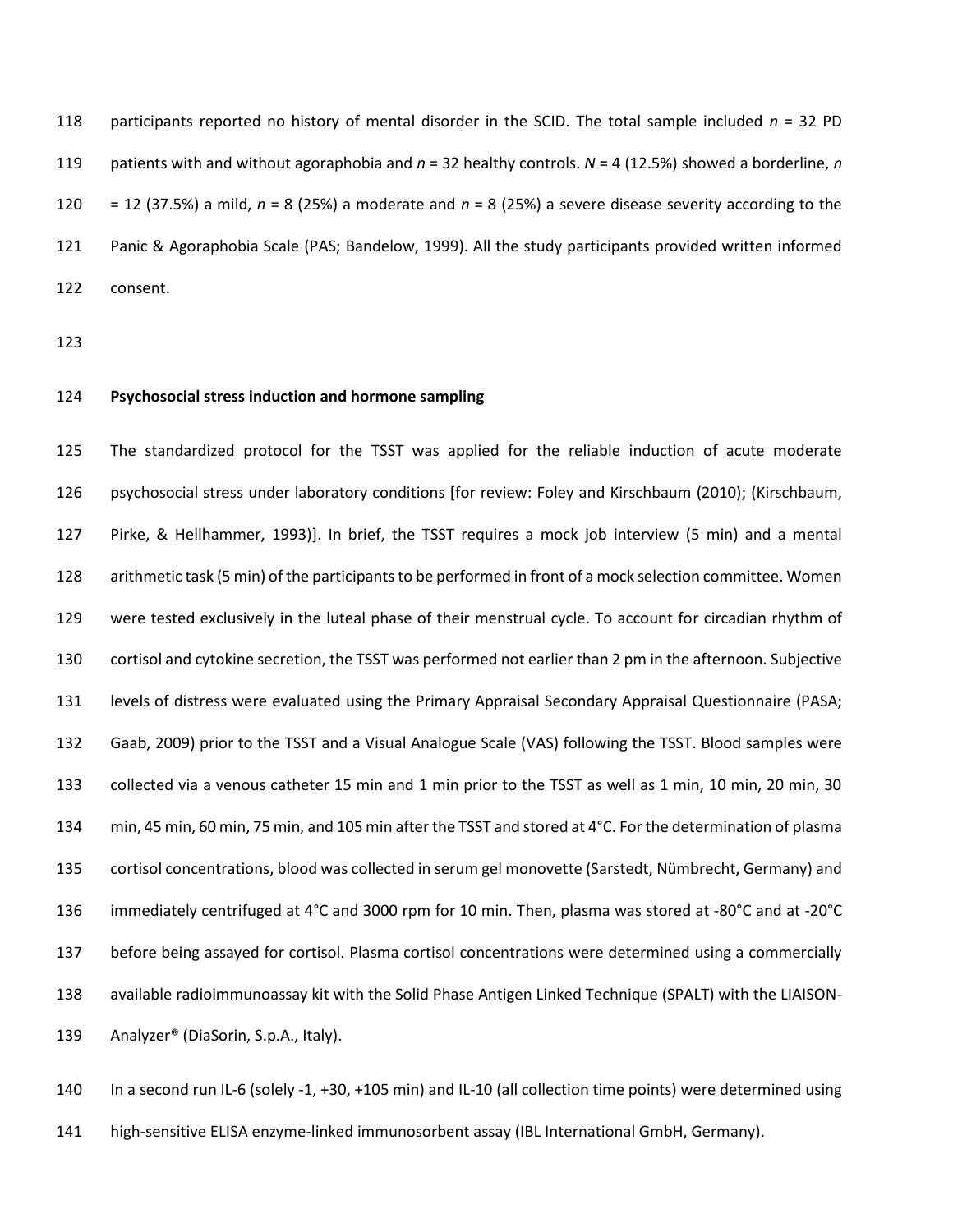#### **Clinical assessment**

 Five self-report questionnaires were handed out to the study participants for a clinical characterisation. Overall, higher questionnaire scores indicate a higher disease severity. All questionnaires were handed out in the German language version. (1) The global severity of PD was evaluated using the Panic & Agoraphobia Scale (PAS; [Bandelow, 1999\)](#page-15-3) including the five sub-scales panic attacks, agoraphobia, anticipatory anxiety, disability, and concerns about health. 13 items must be answered on a 4-point Likert scale. (2) The agoraphobic Cognitions Questionnaire [\(ACQ; Chambless, Caputo, Bright, & Gallagher, 1984\)](#page-15-5) assessed the extent of fearful panic beliefs and catastrophic cognitions about panic and anxiety with 15 items to be answered on a 5-point Likert scale. (3) The Bodily Sensations Questionnaire [\(BSQ; Chambless](#page-15-5)  [et al., 1984\)](#page-15-5) assessed the extent of fear of bodily sensations that are associated with panic attacks. 17 items must be answered on a 5-point Likert scale. (4) The Mobility Inventory [\(MI; Chambless, Caputo, Jasin,](#page-15-6)  [Gracely, & Williams, 1985\)](#page-15-6) assessed the extent of agoraphobic avoidance behaviour, once when exposed to fearful situation by himself and once when accompanied by another person. 26 items must be answered on a 5-point Likert scale. (5) Depressiveness was evaluated with the Beck Depression Inventory II (BDI-II; [Beck, Steer, & Brown, 1996;](#page-15-7) [Hautzinger, Keller, & Kühner, 2006\)](#page-15-8) including 21 items that match the *DSM-IV-TR* major depression criteria.

#### **Statistical analyses**

 Group comparisons with respect to sociodemographic and clinical variables were evaluated using 162 univariate analyses of variance (ANOVA) for continuous variables and Chi-square test  $(\chi^2)$  for dichotomous variables. Blood cortisol and cytokine data were subject to log transformation to reduce the skewness parameter. Group differences in the cortisol and cytokine responses (IL-6, IL-10, TNF-α) were assessed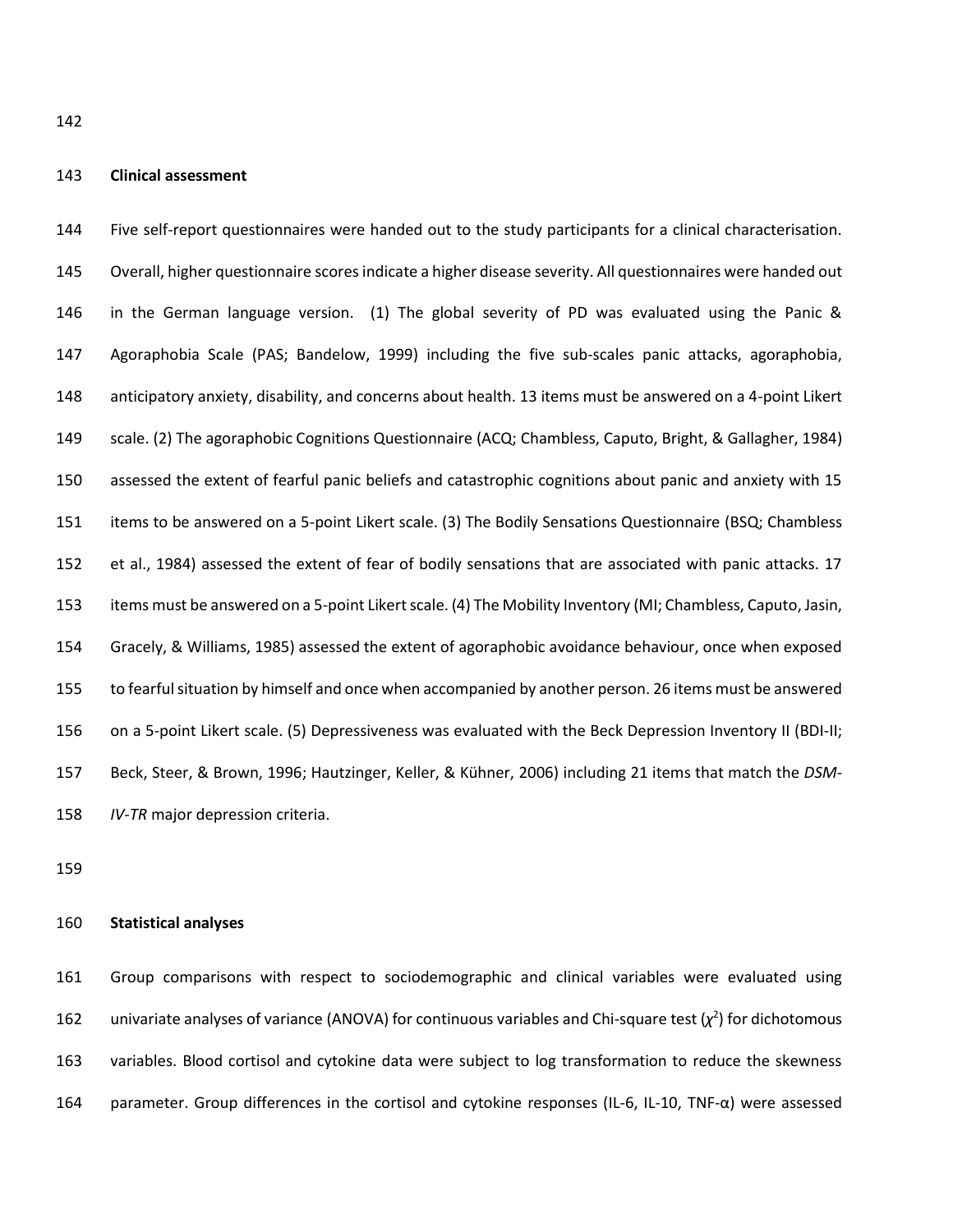| 165 | using a 2 (group: PD patients, healthy controls) x 10 (time: -15, -1, +1, +10, +20, +30, +45, +60, +75, +105 |
|-----|--------------------------------------------------------------------------------------------------------------|
| 166 | min) ANCOVA for repeated measures with baseline values (-15, -1 min) as covariates and Greenhouse-           |
| 167 | Geisser corrections if necessary. Pearson correlations were conducted to test for an association between     |
| 168 | peak cytokine reaction and clinical variables. For cortisol analysis, data from two healthy controls were    |
| 169 | excluded due to outlying values of more than three standard deviations above the mean. All analyses were     |
| 170 | performed using SPSS, version 22 (IBM, Chicago, Illinois). The figures were created by Sigma Plot 11.0       |
| 171 | (Systat Software Inc., Erkrath, Germany). The data in the figures are presented in original units.           |
| 172 |                                                                                                              |
| 173 | <b>Results</b>                                                                                               |
| 174 |                                                                                                              |
| 175 | Study participants                                                                                           |
|     |                                                                                                              |
| 176 | The baseline characteristics of the study groups are described in Table 1. Groups were well matched with     |

178 the panic-specific questionnaires (*p*'s ≤ .001) as well as in the self-reported depressiveness measured with

179 the BDI-II ( $p \le .001$ ).

- 180
- 181 Table 1

182 Sociodemographic variables and clinical self-report data of the study participants

|                                  | Panic disorder patients | Healthy controls | $F/\chi^2$ | р     |
|----------------------------------|-------------------------|------------------|------------|-------|
|                                  | $(n = 32)$              | $(n = 32)$       |            |       |
| Sociodemographic characteristics |                         |                  |            |       |
| Females, $n$ (%) <sup>+</sup>    | 20(62.5)                | 20(62.5)         | 0.000      | 1.000 |
| Age in years                     | 35.06 (10.43)           | 36.00 (11.01)    | 0.122      | .728  |
| Body mass index                  | 23.29 (2.49)            | 22.51 (1.97)     | 1.938      | .169  |
| Smoking <sup>+</sup>             | 16(50.0)                | 8(25.0)          | 4.267      | .070  |
| Oral contraceptive               | 9(45.0)                 | 5(25.0)          | 1.758      | .320  |
| $use+$                           |                         |                  |            |       |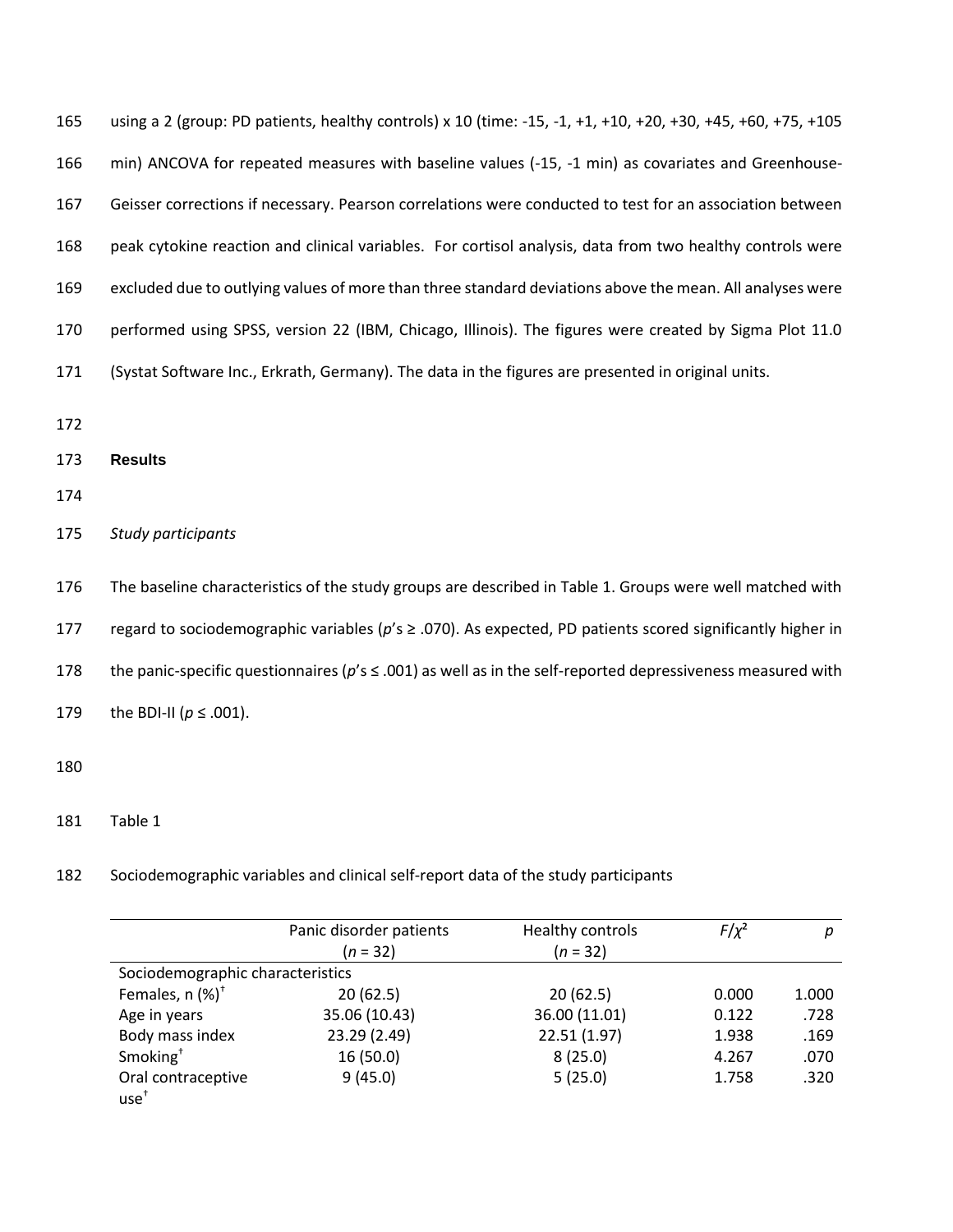| Clinical self-report data (total scores) |              |            |         |           |
|------------------------------------------|--------------|------------|---------|-----------|
| BDI-II [0-63]                            | 10.78 (8.26) | 4.31(5.75) | 13.218  | $.001***$ |
| PAS [0-52]                               | 19.69 (9.68) | 1.28(2.43) | 108.787 | $.000***$ |
| ACQ [0-4]                                | 0.94(0.54)   | 0.38(0.34) | 25.205  | $.000***$ |
| BSQ [0-4]                                | 1.66(0.75)   | 0.59(0.48) | 45.654  | $.000***$ |
| MI alone [0-4]                           | 1.26(1.00)   | 0.17(0.35) | 33.778  | $.000***$ |
| MI accompanied [0-                       | 0.94(0.97)   | 0.73(0.17) | 24.858  | $.000***$ |
| 41                                       |              |            |         |           |

183 *Note.* BDI-II = Beck Depression Inventory II; PAS = Panic & Agoraphobia Scale; ACQ = Agoraphobic Cognitions

- 184 Questionnaire; BSQ = Body Sensations Questionnaire; MI = Mobility Inventory.
- † 185 *χ*²-test.
- 186  $p \le 0.001$ .

187

188 *Cortisol stress response*

| 189 | Figure 1 illustrates the cortisol stress response as a function of study group. Baseline cortisol levels did not                                |
|-----|-------------------------------------------------------------------------------------------------------------------------------------------------|
| 190 | differ between both groups (-15 min: $F_{1:61} = 1.263$ , $p = .266$ ; -1 min: $F_{1:61} = 0.709$ , $p = .403$ ). The repeated                  |
| 191 | measures ANCOVA with baseline cortisol concentrations as covariates (-15 min, -1 min) revealed a                                                |
| 192 | significant main effect of time ( $F_{2.562;148.590}$ = 6.940, $p \le .001$ , $\eta^2$ = 0.107), a significant time x group                     |
| 193 | interaction effect ( $F_{2.562;148.590}$ = 3.258, $p \le 0.05$ , $\eta^2$ = 0.053) as well as a significant main effect of group ( $F_{1,58}$ ) |
| 194 | $= 6.083, p \le .05, \eta^2 = 0.095$ ).                                                                                                         |
| 195 | No significant differences in the subjective levels of distress were observed, neither for the PASA [mean                                       |

196 (SD) for PD patients: 0.13 (1.30), for healthy controls: -0.43 (1.20), *F*1;61 = 3.025, *p* = .087] nor for the VAS

197 scale [mean (SD) for PD patients: 49.68 (14.87), for healthy controls: 52.99 (12.33), *F*1;61 = 0.900, *p* = .347].

198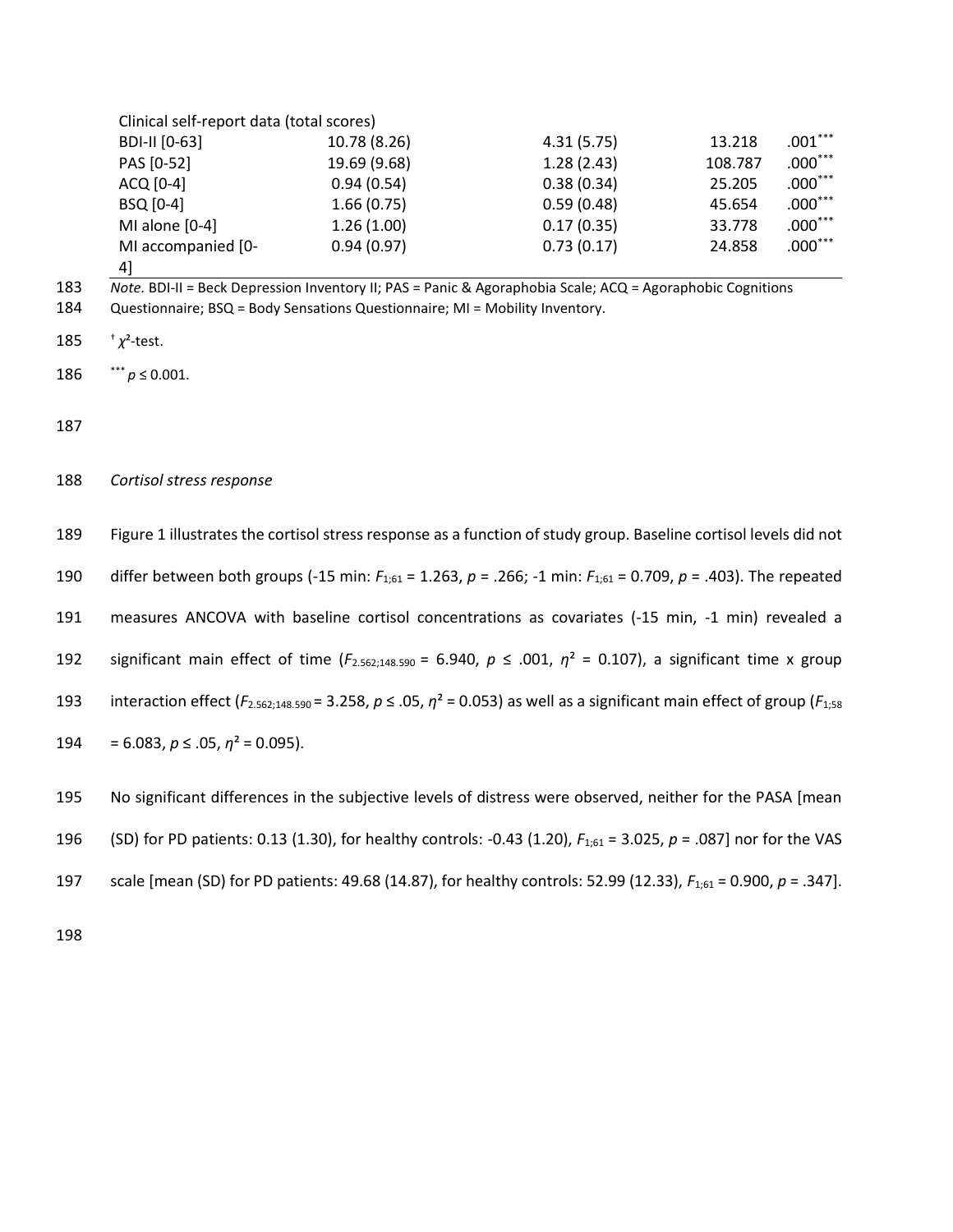

 **Figure 1.** Mean (± SD) blood cortisol concentrations in response to the TSST of the PD patients and the healthy controls.

## *Cytokine response*

 For the pro-inflammatory IL-6, there were no significant baseline differences in IL-6 concentration (*p*'s ≥ .288). The repeated measures ANCOVA revealed a non-significant trend for a main effect of time (*F*2.345;140.680 = 2.581, *p* = .070, *η*² = 0.041); neither a time x group interaction effect (*F*2.345;140.680 = 0.520, *p* = .624, *η*² = 0.009) nor a main effect of group (*F*1;60 = 0.410, *p* = .525, *η*² = 0.007) were observed (see Figure 2). For high-sensitive IL-6 assessment, a significant main effect of time (*F*1.815;110.704 = 54.229, *p* = .000, *η*² =

0.471) emerged; neither a main effect of group (*F*1;61 = 1.119, *p* = .294, *η*² = 0.018) nor a time x group

211 interaction effect (*F*<sub>1.815;110.704</sub> = 0.490, *p* = .596, *η*<sup>2</sup> = 0.008) were observed.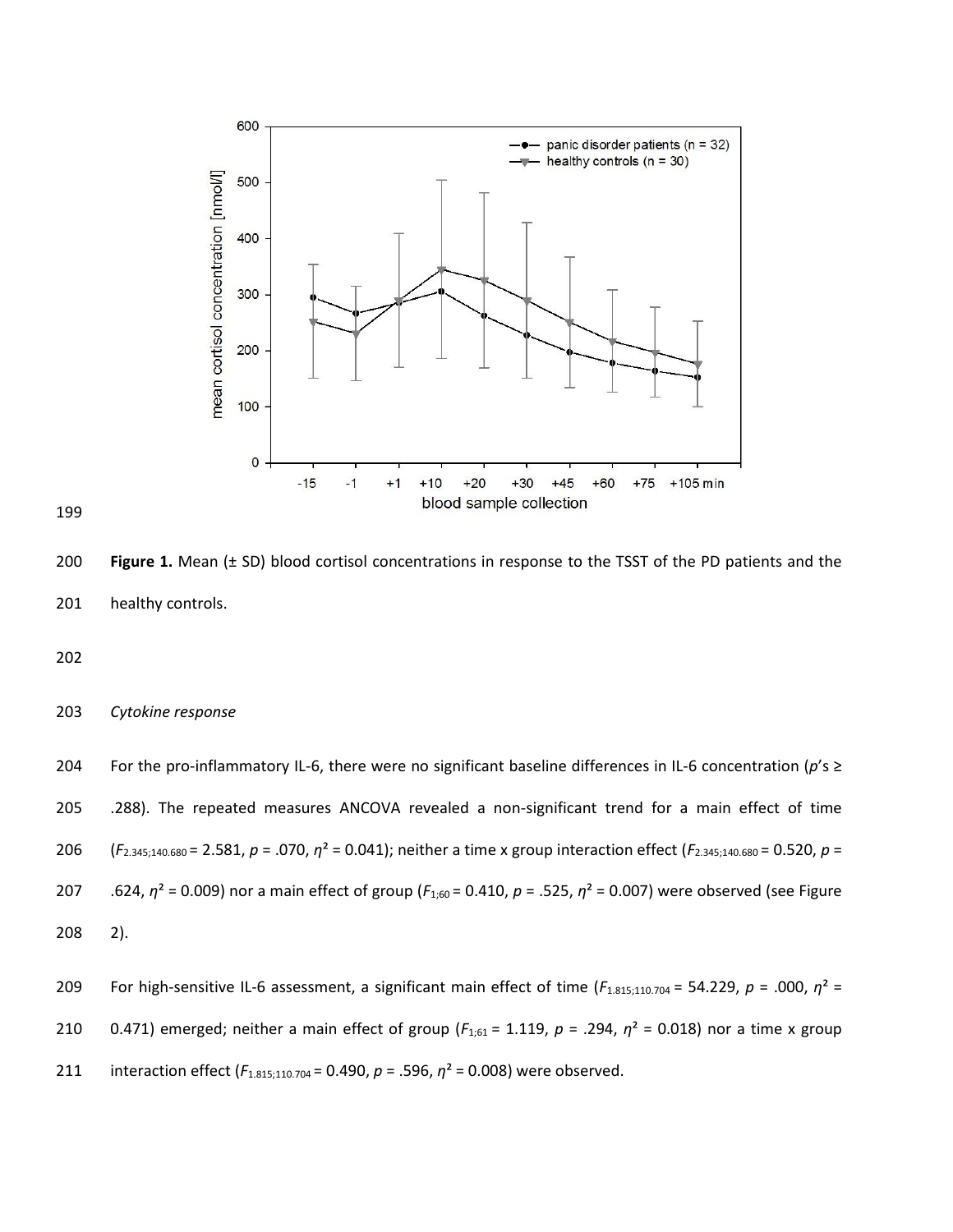Regarding TNF-α, repeated measures ANCOVA failed to show a significant main effect of time (*F*2.054;123.219 = 0.868, *p* = .425, *η*² = 0.014), time x group interaction effect (*F*2.054;123.219 = 0.272, *p* = .768, *η*² = 0.005), or 214 main effect of group ( $F_{1,60}$  = 0.147,  $p = .703$ ,  $η<sup>2</sup> = 0.002$ ; see Figure 2). Groups did not differ in baseline TNF- $\alpha$  concentration ( $p's \ge 0.179$ ).

- For the anti-inflammatory IL-10, repeated measures ANCOVA showed a significant main effect of time
- (*F*5.476;328.544 = 2.240, *p* = .045, *η*² = 0.036), a significant time x group interaction effect (*F*5.476;328.544 = 2.839,
- *p* = .013, *η*² = 0.045), and a significant main effect of group (*F*1;60 = 13.902, *p* = .000, *η*² = 0.188). PD patients
- demonstrated higher baseline IL-10 concentrations (*p*'s ≤ .001).
- Pearson correlational analysis revealed a relationship for the peak IL-6 concentration significantly with the
- PAS global disease severity (*r* = .372, *p* = .036) and at trendlevel with the BDI-II depressiveness (*r* = .328, *p*
- $222 = .067$ ).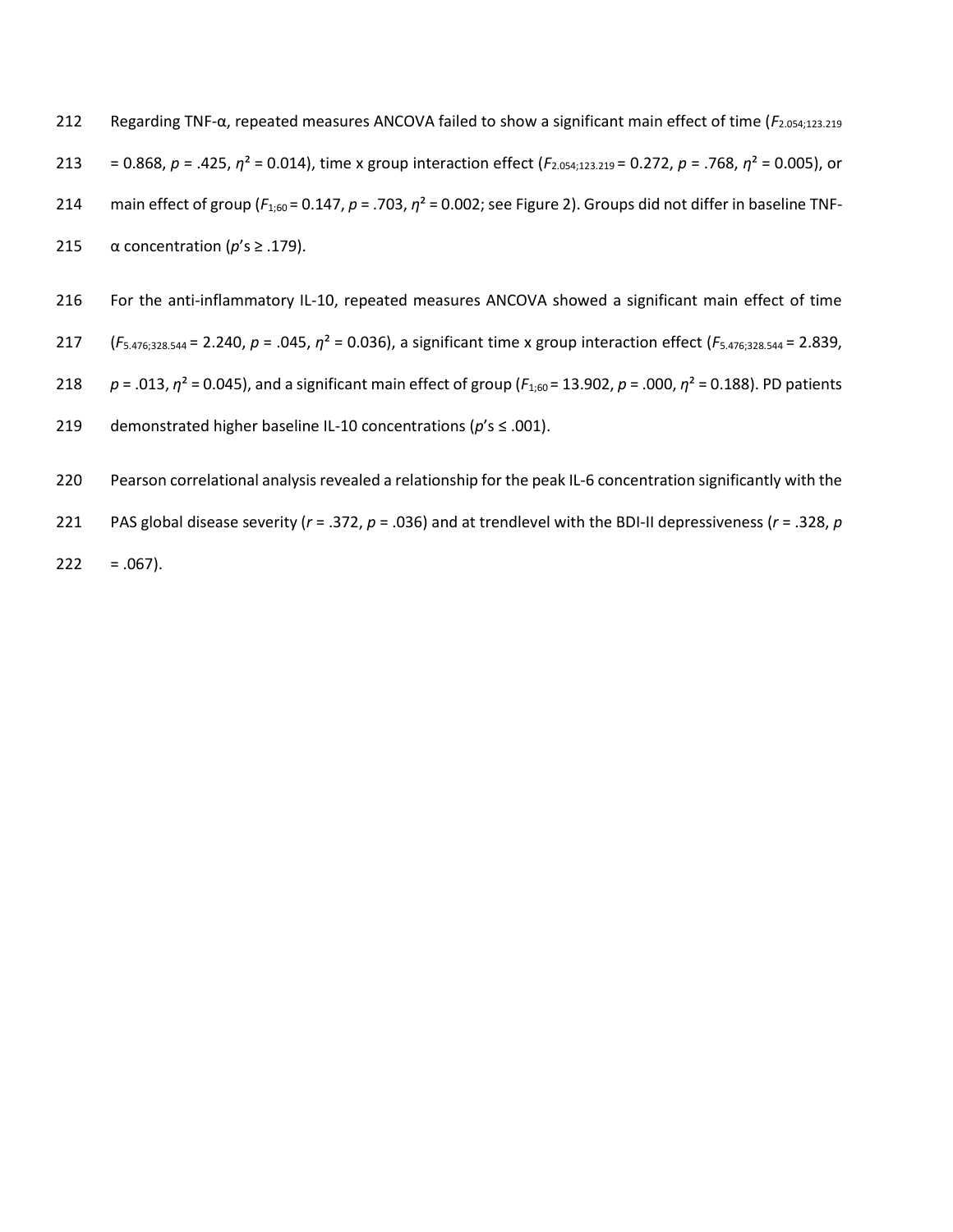

**Figure 2.** Mean (± SD) blood cytokine concentrations (left: IL-6; right: IL-10) in response to the TSST of the PD patients and the healthy controls.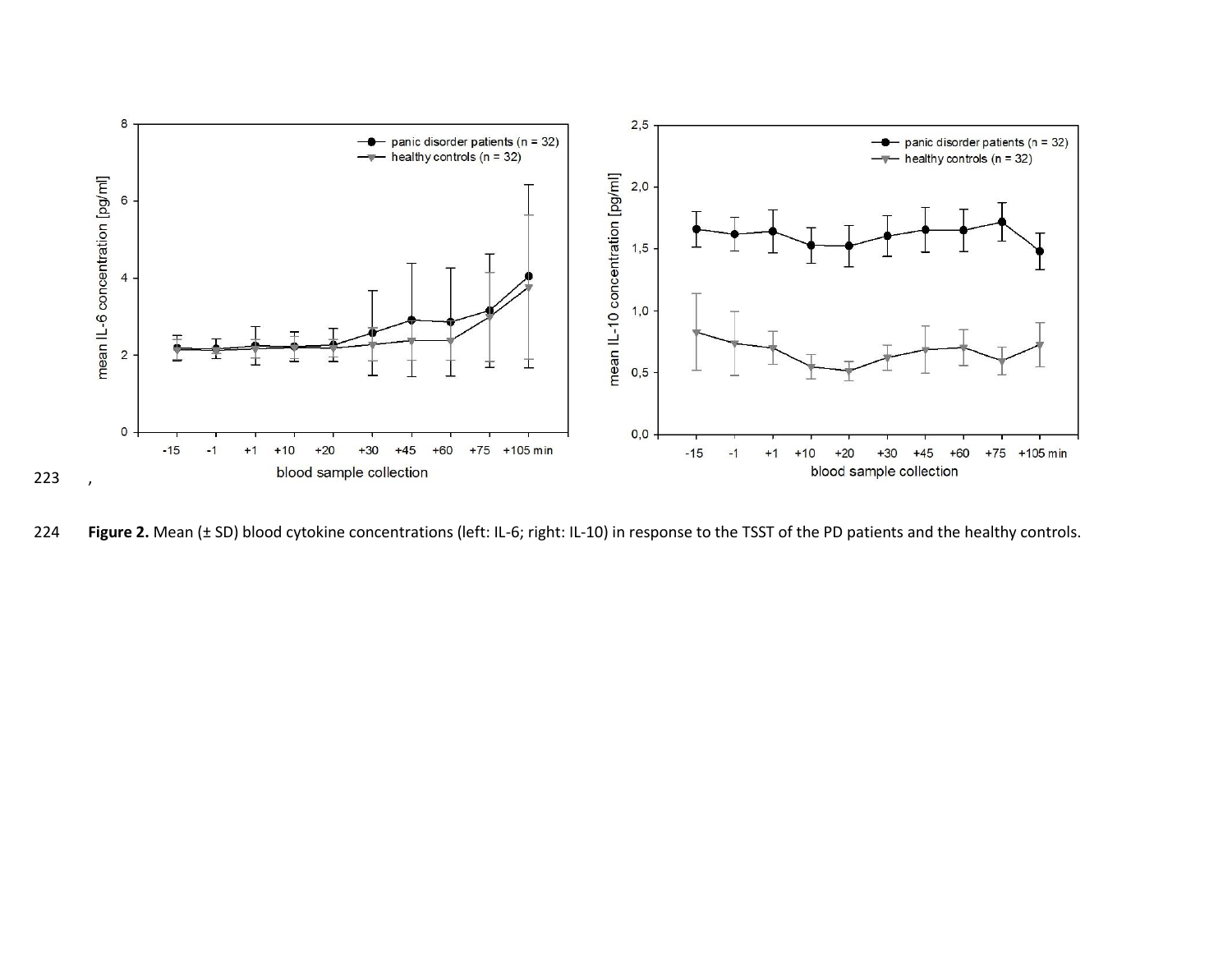#### **Discussion**

This study analyzed pro- (IL-6, TNF-α) and anti-inflammatory (IL-10) cytokine activity in response to a laboratory psychosocial stress induction in PD patients in comparison to healthy control individuals. We found a significant time x group interaction effect both for cortisol and IL-10 release. Our main finding is that increased baseline and challenged anti-inflammatory IL-10 production was present in PD patients as compared to healthy individuals. No substantial group differences were observed for IL-6 and TNF-α. However, the peak IL-6 reaction correlated significantly with global panic disease severity. Secondly, the PD patients demonstrated lower challenged cortisol concentrations as compared to healthy volunteers.

In healthy individuals, adequate cortisol secretion under stress has the function to attenuate pro-inflammatory cytokine secretion [\(Padgett & Glaser, 2003\)](#page-16-13). A reduced cortisol secretion would suggest increased pro-inflammatory and thus compensatory increased anti-inflammatory cytokine reactions. A previous investigation in PTSD patients found that a reduced cortisol availability under stress was accompanied by an increased pro-inflammatory cytokine reaction [\(Rohleder et al., 2004\)](#page-16-14). Together, these findings suggest similar results for PD patients, because research extensively replicated a decreased cortisol reaction upon psychosocial [\(Petrowski et al., 2010;](#page-16-15) [Petrowski et al.,](#page-16-16)  [2013;](#page-16-16) [Wichmann, Kirschbaum, Böhme, et al., 2017;](#page-17-7) [Wichmann, Kirschbaum, Lorenz, & Petrowski,](#page-17-8)  [2017\)](#page-17-8) and physiological stress [\(Graeff, Garcia-Leal, Del-Ben, & Guimarães, 2005\)](#page-15-9), with no differences found in a direct comparison of PTSD and PD patients [\(Wichmann, Kirschbaum, Böhme, et al., 2017\)](#page-17-7). In this study, we were able to replicate overall research finding of a cortisol hypo-responsiveness upon provocation in PD patients. However, contrasting with previous results, we were not able to detect significantly increased pro-inflammatory cytokine secretion in PD patients. Instead, we found increased baseline and challenged levels of the anti-inflammatory cytokine IL-10. Thus we agree with studies that also failed to find substantial differences in baseline pro-inflammatory cytokine levels [\(Koh](#page-16-17)  [& Lee, 2004;](#page-16-17) [Rapaport & Stein, 1994;](#page-16-18) [Van Duinen et al., 2008;](#page-17-9) [Weizman et al., 1999\)](#page-17-10), but conflict with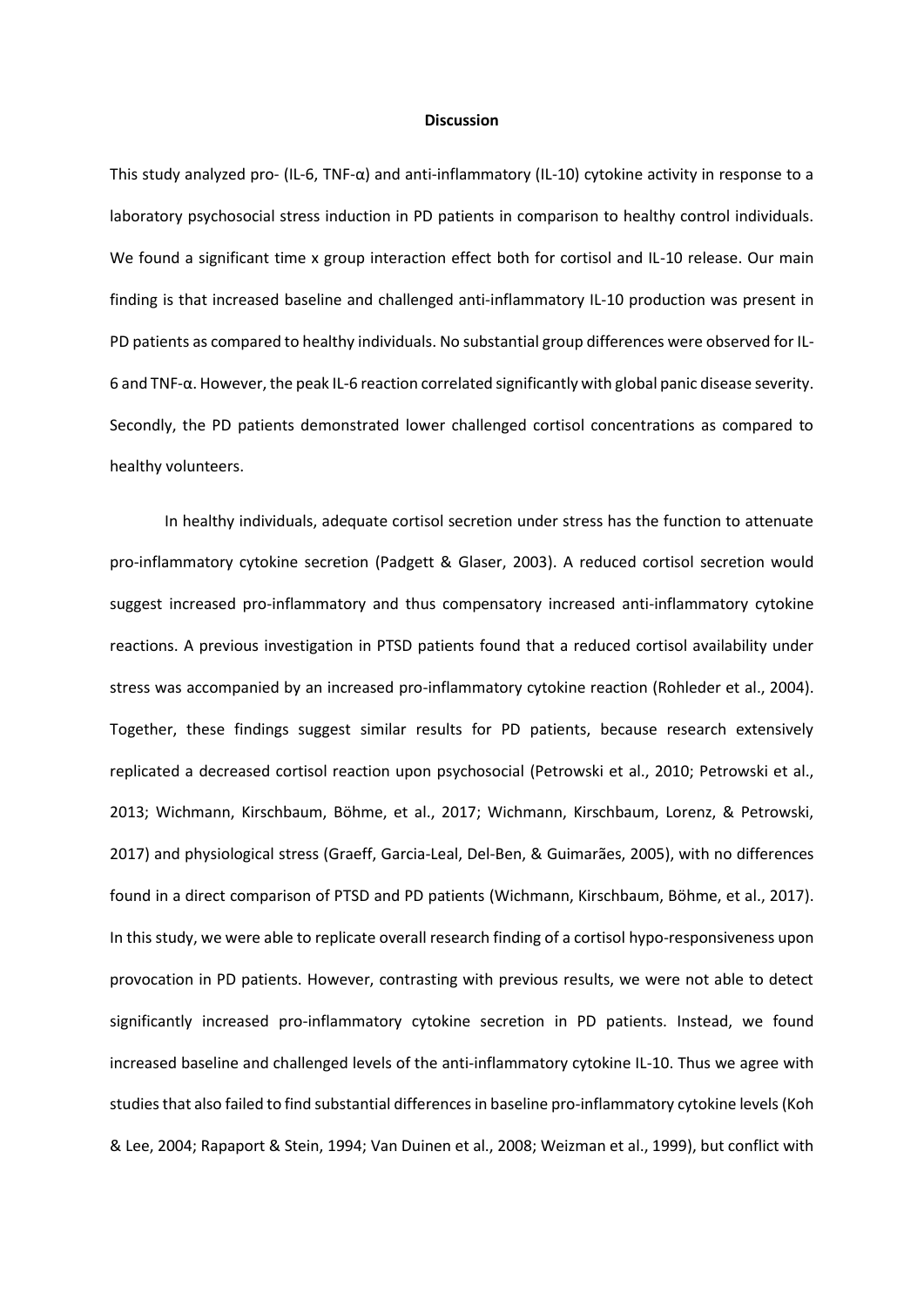previous reports of both increased [\(Hoge et al., 2009\)](#page-16-19) and decreased pro-inflammatory cytokine activity [\(Koh & Lee, 2004;](#page-16-17) [Van Duinen et al., 2004\)](#page-17-11).

It is assumed that cytokines with anti-inflammatory properties are compensatory released in response to an increased secretion of pro-inflammatory cytokines [\(Opal & DePalo, 2000\)](#page-16-20). The TSST resulted in a significant increase of IL-6 both in the patients and healthy volunteers, which is in accordance with meta-analytic findings [\(Steptoe et al., 2007\)](#page-17-12). However, in our patient sample we found no evidence for increased levels of pro-inflammatory cytokines in comparison to the healthy volunteers. A possible explanation might be that in PD patients other unmeasured cytokines with proinflammatory properties than those analyzed in this study resulted in an increase of the antiinflammatory cytokine IL-10. For instance, IL-1RA and IFN-gamma were also found to respond to psychosocial stress induction [\(Steptoe et al., 2007\)](#page-17-12). Further, the stage of disease might have an influence. PD is an episodic disease with episodes of remission and relapses. This sample included patients with a broad spectrum of disease severity ranging from mildly to severely affected patients. The correlational analysis showed that more severely affected patients, which represented only 25% of this study sample, demonstrated a greater peak level of the pro-inflammatory IL-6. This result suggests a greater pro-inflammatory activity in more severe cases, which have been reported for PTSD patients as well [\(von Känel et al., 2007\)](#page-17-13). It is plausible that the concentration on either severely affected, mildly affected or remitted patients would have produced different results, eventually with greater levels of pro-inflammatory cytokines.

Accumulating evidence suggests that the HPA-axis progressively becomes hypo-responsive with chronic stress exposure/disease course [\(Fries, Hesse, Hellhammer, & Hellhammer, 2005\)](#page-15-10). Although the cross-sectional design of this study does not allow longitudinal inferences, it is plausible that due to cytokine-HPA interactions, cytokine secretion also becomes altered with prolonged duration of disease. Chronic hormone and/or cytokine derangement might induce inflammation processes that eventually result in the development of somatic diseases. For instance, it is well known that inflammation contributes to atherosclerosis initiation and manifestation which is the main cause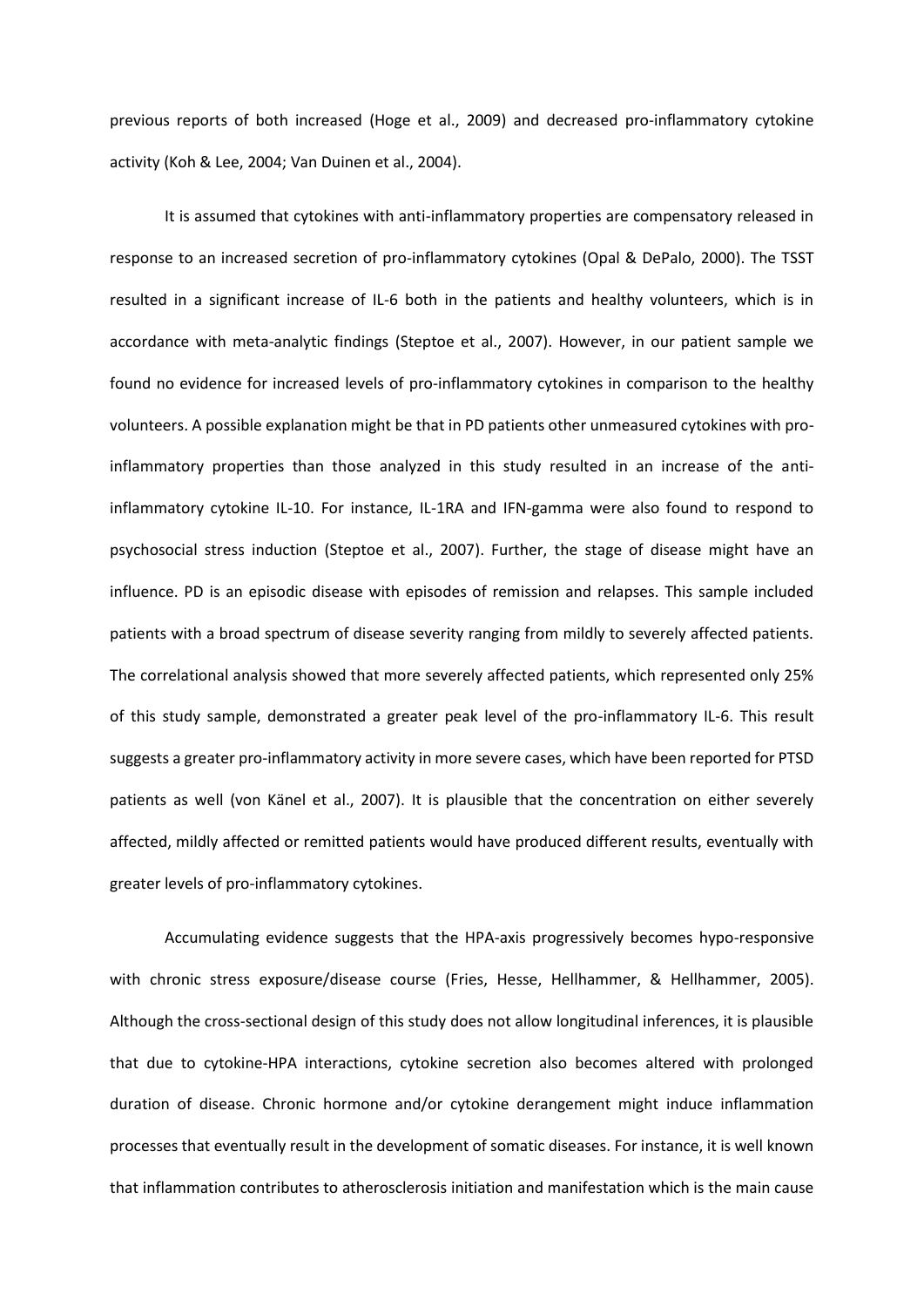for coronary artery disease [\(Hansson, 2005\)](#page-15-11). Such mechanisms could represent one psychophysiological mechanism from PD diagnosis to cardiovascular outcomes [\(Gomez-Caminero,](#page-15-12)  [Blumentals, Russo, Brown, & Castilla-Puentes, 2005;](#page-15-12) [Smoller et al., 2007\)](#page-17-14). However, without the use of prospective designs the existence of such a mechanism remains speculative. Longitudinal studies are needed to confirm inflammation as missing link between PD and cardiovascular disease.

Strengths of this study are the simultaneous assessment of cortisol levels because stress hormones are known to impact immune response and its feedback functions. Previous studies often failed to assess stress hormone levels. Further we controlled for time of day and menstrual cycle phase for blood collection, which is important because some cytokines follow a circadian and monthly rhythm with secretion rates varying as a function of time of day and of luteal or follicular phase [\(Hermann et](#page-15-13)  [al., 2006;](#page-15-13) [O'Brien et al., 2007](#page-16-21)[; Vgontzas et al., 2005\)](#page-17-15).

Some study limitations should be mentioned here. First, in some analyses there may have been limited power due to small sample size. Figure 2 suggests differences in challenged IL-6 concentrations, but ANCOVA failed to reveal a significant time x group interaction effect. Secondly, our results do not allow conclusions regarding cytokine levels in PD in relation to other anxiety or affective disorders. Future studies should make direct comparisons between the patient groups themselves. Further, it would be interesting to analyze reversibility of altered cytokine reactions. Future studies should include patients with recent onset and patients with a chronic or remitted course of disease. Since cytokine levels before the development of PD are usually unknown, prospective study designs are required. Last, residual confounding could have resulted from current life stress or early childhood maltreatment which was not assessed in this study, but is known to impact immune response [\(Carpenter et al., 2010;](#page-15-14) [Maes et al., 1998\)](#page-16-22).

To conclude, this study found evidence for increased anti-inflammatory activity in PD patients under baseline and psychosocial stress conditions. Results tentatively provide evidence for a low-grade inflammatory process in PD, possibly representing one mediating factor between PD and increased risk for cardiac outcomes. Findings are in need of replication in larger samples of in- and outpatients with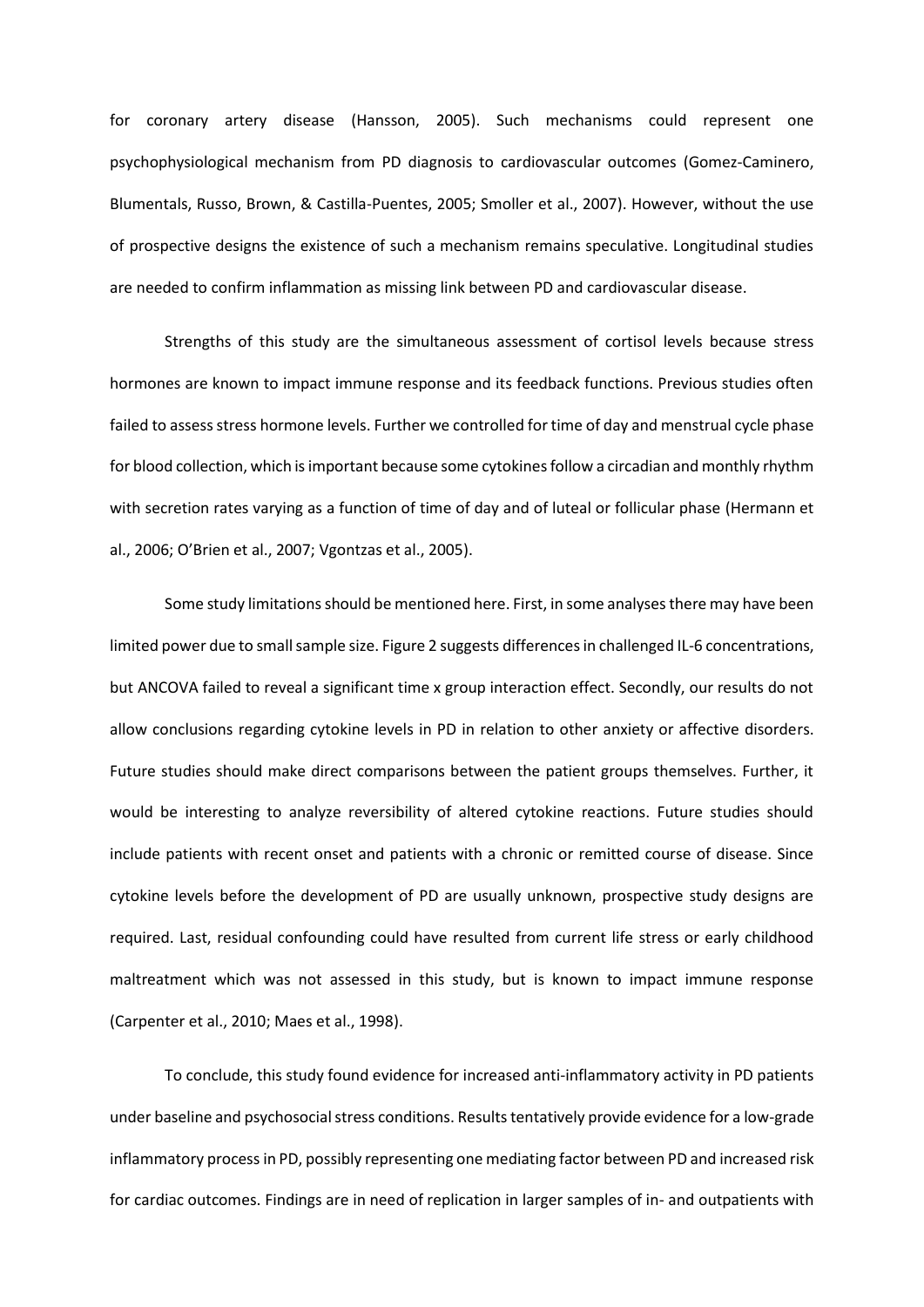multiple cytokine assays and inflammatory markers. Meta-analytic strategies could also help to explain

inconsistent findings.

## <span id="page-15-7"></span><span id="page-15-3"></span>**References**

- <span id="page-15-0"></span>Bandelow, B. (1999). *Panic and Agoraphobia Scale (PAS)*: Hogrefe & Huber Publishers.
- <span id="page-15-2"></span>Beck, A. T., Steer, R. A., & Brown, G. K. (1996). Beck depression inventory-II. *San Antonio, 78*(2), 490-498.
- Bourgeois, M. (1993). Stress, anxiety, panic. Panic attack and panic disorder. A new psychiatric concept. *L'Encephale, 19*, 187-191.
- Brambilla, F., Bellodi, L., Perna, G., Bertani, A., Panerai, A., & Sacerdote, P. (1994). Plasma interleukin-1 beta concentrations in panic disorder. *Psychiatry research, 54*(2), 135- 142.
- <span id="page-15-14"></span><span id="page-15-5"></span>Carpenter, L. L., Gawuga, C. E., Tyrka, A. R., Lee, J. K., Anderson, G. M., & Price, L. H. (2010). Association between plasma IL-6 response to acute stress and early-life adversity in healthy adults. *Neuropsychopharmacology, 35*(13), 2617.
- <span id="page-15-6"></span><span id="page-15-1"></span>Chambless, D. L., Caputo, G. C., Bright, P., & Gallagher, R. (1984). Assessment of fear of fear in agoraphobics: the body sensations questionnaire and the agoraphobic cognitions questionnaire. *Journal of consulting and clinical psychology, 52*(6), 1090.
- Chambless, D. L., Caputo, G. C., Jasin, S. E., Gracely, E. J., & Williams, C. (1985). The mobility inventory for agoraphobia. *Behaviour research and therapy, 23*(1), 35-44.
- Erhardt, A., Ising, M., Unschuld, P. G., Kern, N., Lucae, S., Pütz, B., . . . Keck, M. E. (2006). Regulation of the hypothalamic–pituitary–adrenocortical system in patients with panic disorder. *Neuropsychopharmacology, 31*(11), 2515-2522.
- First, M. B., Spitzer, R. L., Gibbon, M., & Williams, J. B. (1995). Structured clinical interview for DSM-IV axis I disorders. *New York: New York State Psychiatric Institute*.
- <span id="page-15-4"></span>Foley, P., & Kirschbaum, C. (2010). Human hypothalamus–pituitary–adrenal axis responses to acute psychosocial stress in laboratory settings. *Neuroscience & Biobehavioral Reviews, 35*(1), 91-96.
- <span id="page-15-10"></span>Fries, E., Hesse, J., Hellhammer, J., & Hellhammer, D. H. (2005). A new view on hypocortisolism. *Psychoneuroendocrinology, 30*(10), 1010-1016.
- Gaab, J. (2009). PASA–Primary appraisal secondary appraisal. *Verhaltenstherapie, 19*(2), 114-115.
- <span id="page-15-12"></span>Gomez-Caminero, A., Blumentals, W. A., Russo, L. J., Brown, R. R., & Castilla-Puentes, R. (2005). Does panic disorder increase the risk of coronary heart disease? A cohort study of a national managed care database. *Psychosomatic Medicine, 67*(5), 688-691.
- <span id="page-15-9"></span><span id="page-15-8"></span>Graeff, F. G., Garcia-Leal, C., Del-Ben, C. M., & Guimarães, F. S. (2005). Does the panic attack activate the hypothalamic-pituitary-adrenal axis? *Anais da Academia Brasileira de Ciências, 77*(3), 477-491.
- <span id="page-15-11"></span>Hansson, G. K. (2005). Inflammation, atherosclerosis, and coronary artery disease. *New England Journal of Medicine, 352*(16), 1685-1695.
- Hautzinger, M., Keller, F., & Kühner, C. (2006). *Beck depressions-inventar (BDI-II)*: Harcourt Test Services Frankfurt.
- <span id="page-15-13"></span>Hermann, C., von Aulock, S., Dehus, O., Keller, M., Okigami, H., Gantner, F., . . . Hartung, T. (2006). Endogenous cortisol determines the circadian rhythm of lipopolysaccharide‐but not lipoteichoic acid‐inducible cytokine release. *European journal of immunology, 36*(2), 371-379.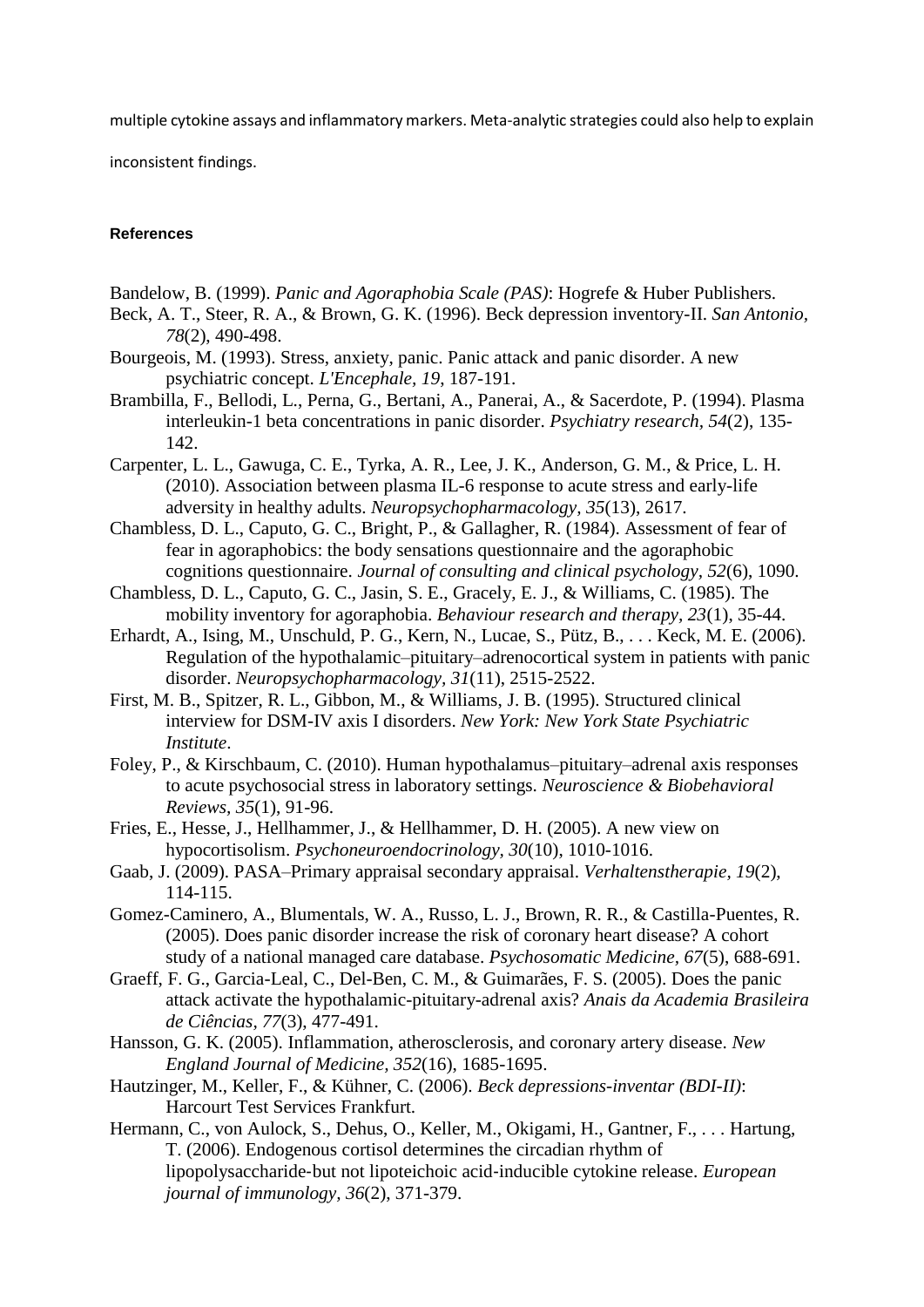- <span id="page-16-7"></span><span id="page-16-0"></span>Heuser, I., Yassouridis, A., & Holsboer, F. (1994). The combined dexamethasone/CRH test: a refined laboratory test for psychiatric disorders. *Journal of psychiatric research, 28*(4), 341-356.
- <span id="page-16-19"></span><span id="page-16-9"></span>Hoge, E., Brandstetter, K., Moshier, S., Pollack, M., Wong, K., & Simon, N. (2009). Broad spectrum of cytokine abnormalities in panic disorder and posttraumatic stress disorder. *Depression and anxiety, 26*(5), 447-455.
- <span id="page-16-12"></span>Jezova, D., Vigas, M., Hlavacova, N., & Kukumberg, P. (2010). Attenuated neuroendocrine response to hypoglycemic stress in patients with panic disorder. *Neuroendocrinology, 92*(2), 112-119.
- Kirschbaum, C., Pirke, K.-M., & Hellhammer, D. H. (1993). The 'Trier Social Stress Test'–a tool for investigating psychobiological stress responses in a laboratory setting. *Neuropsychobiology, 28*(1-2), 76-81.
- <span id="page-16-17"></span><span id="page-16-11"></span>Koh, K. B., & Lee, Y. (2004). Reduced anxiety level by therapeutic interventions and cellmediated immunity in panic disorder patients. *Psychotherapy and psychosomatics, 73*(5), 286-292.
- <span id="page-16-22"></span>Maes, M., Song, C., Lin, A., De Jongh, R., Van Gastel, A., Kenis, G., . . . Neels, H. (1998). The effects of psychological stress on humans: increased production of proinflammatory cytokines and Th1-like response in stress-induced anxiety. *Cytokine, 10*(4), 313-318.
- <span id="page-16-21"></span><span id="page-16-10"></span><span id="page-16-5"></span>O'Brien, S. M., Fitzgerald, P., Scully, P., Landers, A., Scott, L. V., & Dinan, T. G. (2007). Impact of gender and menstrual cycle phase on plasma cytokine concentrations. *Neuroimmunomodulation, 14*(2), 84-90.
- <span id="page-16-20"></span><span id="page-16-2"></span>Opal, S. M., & DePalo, V. A. (2000). Anti-inflammatory cytokines. *Chest Journal, 117*(4), 1162-1172.
- <span id="page-16-13"></span>Padgett, D. A., & Glaser, R. (2003). How stress influences the immune response. *Trends in immunology, 24*(8), 444-448.
- <span id="page-16-15"></span><span id="page-16-3"></span>Petrowski, K., Herold, U., Joraschky, P., Wittchen, H.-U., & Kirschbaum, C. (2010). A striking pattern of cortisol non-responsiveness to psychosocial stress in patients with panic disorder with concurrent normal cortisol awakening responses. *Psychoneuroendocrinology, 35*(3), 414-421.
- <span id="page-16-4"></span>Petrowski, K., Wintermann, G.-B., Kirschbaum, C., & Bornstein, S. R. (2012). Dissociation between ACTH and cortisol response in DEX–CRH test in patients with panic disorder. *Psychoneuroendocrinology, 37*(8), 1199-1208.
- <span id="page-16-16"></span><span id="page-16-6"></span>Petrowski, K., Wintermann, G.-B., Schaarschmidt, M., Bornstein, S. R., & Kirschbaum, C. (2013). Blunted salivary and plasma cortisol response in patients with panic disorder under psychosocial stress. *International Journal of Psychophysiology, 88*(1), 35-39.
- <span id="page-16-18"></span>Rapaport, M. H., & Stein, M. B. (1994). Serum cytokine and soluble interleukin‐2 receptors in patients with panic disorder. *Anxiety, 1*(1), 22-25.
- <span id="page-16-14"></span>Rohleder, N., Joksimovic, L., Wolf, J. M., & Kirschbaum, C. (2004). Hypocortisolism and increased glucocorticoid sensitivity of pro-Inflammatory cytokine production in Bosnian war refugees with posttraumatic stress disorder. *Biological psychiatry, 55*(7), 745-751.
- <span id="page-16-8"></span>Rohleder, N., Wolf, J. M., & Wolf, O. T. (2010). Glucocorticoid sensitivity of cognitive and inflammatory processes in depression and posttraumatic stress disorder. *Neuroscience & Biobehavioral Reviews, 35*(1), 104-114.
- <span id="page-16-1"></span>Roy-Byrne, P. P., Uhde, T. W., Post, R. M., Gallucci, W., Chrousos, G. P., & Gold, P. W. (1986). The corticotropin-releasing hormone stimulation test in patients with panic disorder. *Am J Psychiatry, 143*(7), 896-899.
- Schiepers, O. J., Wichers, M. C., & Maes, M. (2005). Cytokines and major depression. *Progress in Neuro-Psychopharmacology and Biological Psychiatry, 29*(2), 201-217.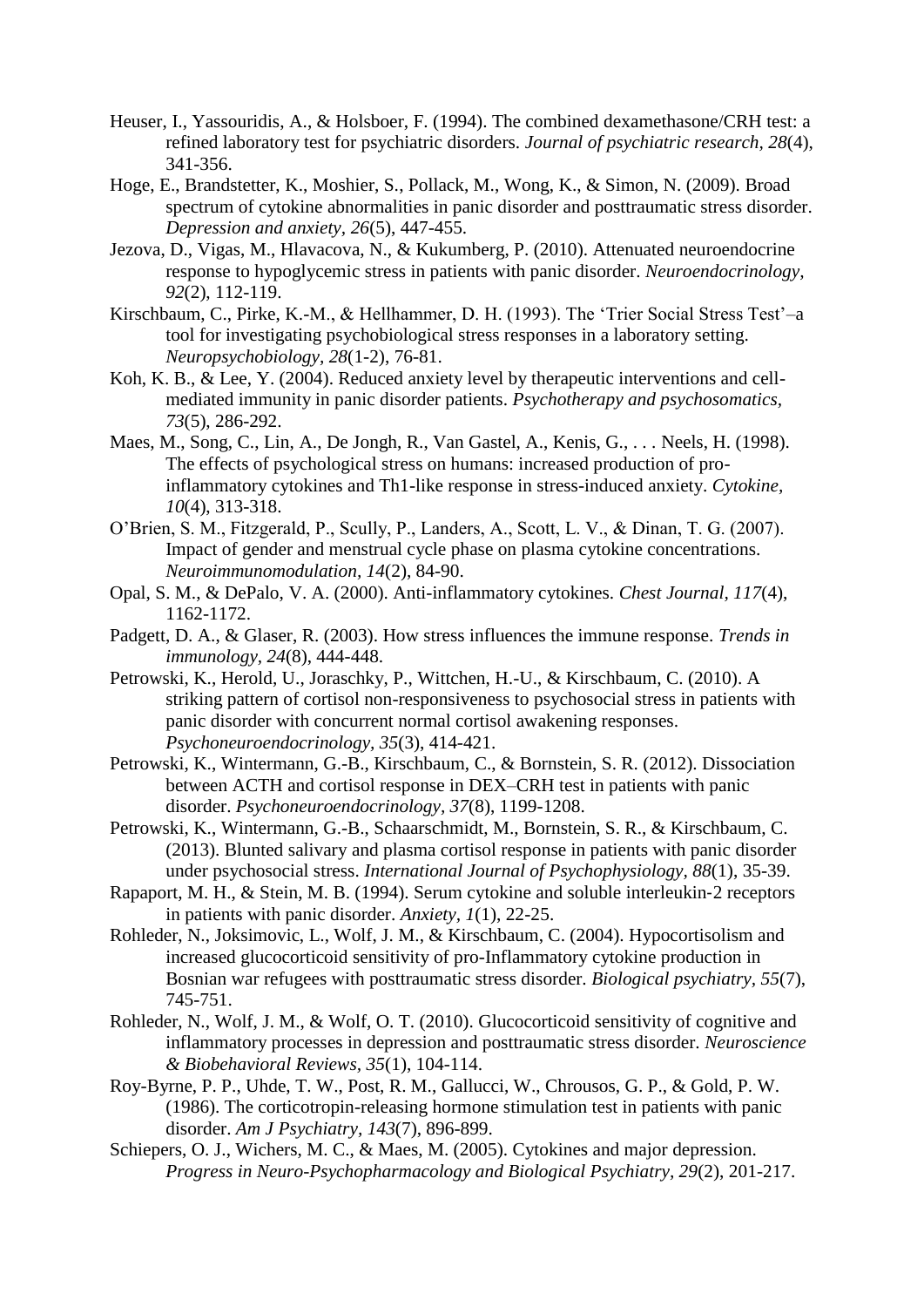- <span id="page-17-2"></span><span id="page-17-0"></span>Schreiber, W., Lauer, C. J., Krumrey, K., Holsboer, F., & Krieg, J.-C. (1996). Dysregulation of the hypothalamic-pituitary-adrenocortical system in panic disorder. *Neuropsychopharmacology, 15*(1), 7-15.
- <span id="page-17-6"></span>Simon, N., McNamara, K., Chow, C., Maser, R., Papakostas, G., Pollack, M., . . . Wong, K.- K. (2008). A detailed examination of cytokine abnormalities in Major Depressive Disorder. *European Neuropsychopharmacology, 18*(3), 230-233.
- <span id="page-17-14"></span><span id="page-17-3"></span>Smoller, J. W., Pollack, M. H., Wassertheil-Smoller, S., Jackson, R. D., Oberman, A., Wong, N. D., & Sheps, D. (2007). Panic attacks and risk of incident cardiovascular events among postmenopausal women in the Women's Health Initiative Observational Study. *Archives of General Psychiatry, 64*(10), 1153-1160.
- <span id="page-17-12"></span><span id="page-17-4"></span>Steptoe, A., Hamer, M., & Chida, Y. (2007). The effects of acute psychological stress on circulating inflammatory factors in humans: a review and meta-analysis. *Brain, behavior, and immunity, 21*(7), 901-912.
- <span id="page-17-11"></span>Van Duinen, M., Schruers, K., Griez, E., & Maes, M. (2004). Neuroimmunological parameters in panic disorder. *Acta neuropsychiatrica, 16*(2), 94-100.
- <span id="page-17-9"></span><span id="page-17-5"></span>Van Duinen, M., Schruers, K. R., Kenis, G. R., Wauters, A., Delanghe, J., Griez, E. J., & Maes, M. H. (2008). Effects of experimental panic on neuroimmunological functioning. *Journal of psychosomatic research, 64*(3), 305-310.
- <span id="page-17-15"></span>Vgontzas, A. N., Bixler, E. O., Lin, H.-M., Prolo, P., Trakada, G., & Chrousos, G. P. (2005). IL-6 and its circadian secretion in humans. *Neuroimmunomodulation, 12*(3), 131-140.
- <span id="page-17-13"></span><span id="page-17-1"></span>von Känel, R., Hepp, U., Kraemer, B., Traber, R., Keel, M., Mica, L., & Schnyder, U. (2007). Evidence for low-grade systemic proinflammatory activity in patients with posttraumatic stress disorder. *Journal of psychiatric research, 41*(9), 744-752.
- <span id="page-17-10"></span>Weizman, R., Laor, N., Wiener, Z., Wolmer, L., & Bessler, H. (1999). Cytokine production in panic disorder patients. *Clinical neuropharmacology, 22*(2), 107-109.
- <span id="page-17-7"></span>Wichmann, S., Kirschbaum, C., Böhme, C., & Petrowski, K. (2017). Cortisol stress response in post-traumatic stress disorder, panic disorder, and major depressive disorder patients. *Psychoneuroendocrinology, 83*, 135-141.
- <span id="page-17-8"></span>Wichmann, S., Kirschbaum, C., Lorenz, T., & Petrowski, K. (2017). Effects of the cortisol stress response on the psychotherapy outcome of panic disorder patients. *Psychoneuroendocrinology, 77*, 9-17.

# Programmspezifischer Teil

## **a) Wurden die im Antrag formulierten Forschungsziele erreicht oder gab es Änderungen? Wenn ja, welche?**

Die im Antrag formulierten Forschungsziele wurden mit dem identischen Design, wie im Antrag vorgestellt, untersucht.

#### **b) Welcher wissenschaftliche Zugewinn wurde durch den Verbund erzielt? Wurden strukturelle Maßnahmen ergriffen, durch die die Zusammenarbeit gestaltet und der Verbund gestärkt wurde?**

Das Projekt hat zum einen (1) zum Aufbau der Expertise in der Arbeitsgruppe in der Psychoneuroendokrinologie unter Verwendung von High-Sensitive Elisa geführt. Diese High-Sensitive ELISA sind vor allem im Bereich der Stressforschung und bei Langzeitverläufen im Rahmen von chronischen unterschwelligen Entzündungen von besonderem Interesse. Diese Verfahren werden mittlerweile bei hochrangigen Journals als Goldstandard gefordert. Das Projekt hat zum anderen (2) methodische Probleme der ELISA zu Tage gebracht. Je nach ELISA-Kit wurden unterschiedliche Wertebereiche erreicht. Dies lag nicht am Labor des Uniklinikums, sondern ist ein Reliabilitätsproblem der ELISA -Herstellung. Daher wurden die Zweitproben zu einem weiteren Labor an der TU-Dresden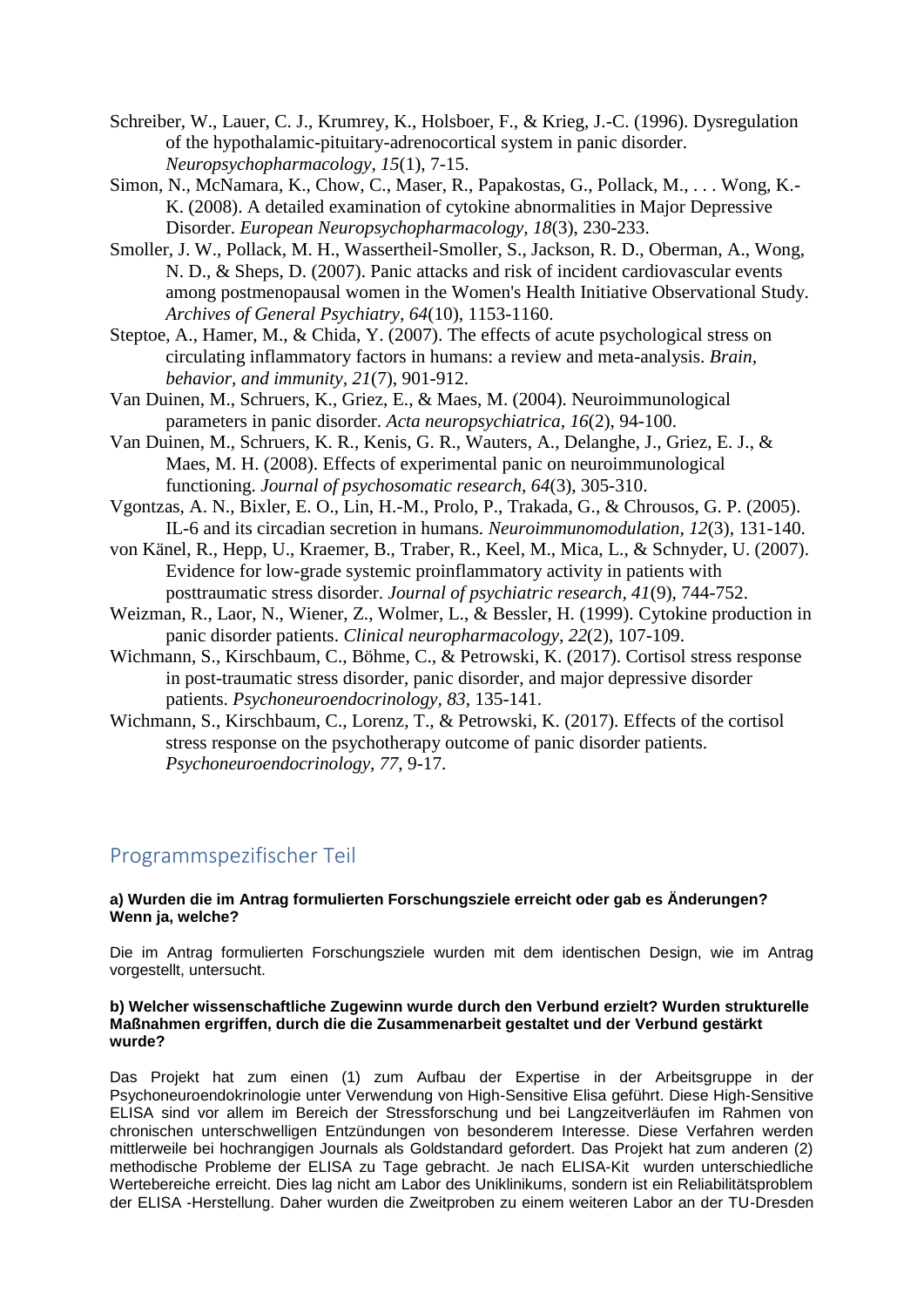(Prof. Kirschbaum) geschickt. In diesem Labor konnten über Doppelanalysen diese Fehlwerte bereinigt werden. Angestoßen durch die Werte aus dieser Studie und den Erfahrungen durch die Zweitanalysen wurde ein weiteres Grundlagenprojekt in Kooperation mit Prof. Dr. Kirschbaum initiiert, in dem die beiden High-Sensitive- ELISA von den beiden Herstellern miteinander verglichen werden. Hierzu werden eine gesunde Stichprobe sowie zwei Patientenstichproben herangezogen. Anhand dieser Daten soll die Fehlerrate, Reliabilität, Sensitivität, Spezifität, Normwerte sowie Datenrange für die ELISA-Kits spezifiziert werden.

Die bisher erzielten Daten wurden in einer Publikation bei Psychoneuroendocrinology eingereicht sowie beim Internationalen Kongress der Psychoneuroendokrinologischen Fachgesellschaft vorgestellt (ISPNE, 2018).

## **c) In welcher Form fand eine thematische oder örtliche Schwerpunktsetzung statt?**

Angeregt durch die Forschungsförderung und das vorliegende Forschungsprojekt fand eine örtliche Schwerpunktsetzung (TU-Dresden) bezüglich der Analytik aber auch bezüglich Erhebung von Zytokinen im psychophysiologischen oder Stressforschungsbereich statt. Ferner wird diese Expertise weiter ausgebaut, in dem in einem Grundlagenprojekt in Kooperation mit Prof. Dr. Kirschbaum die beiden High-Sensitive- ELISA von den beiden Herstellern miteinander verglichen werden. Anhand dieser Daten soll die Fehlerrate, Reliabilität, Sensitivität, Spezifität, Normwerte sowie Datenrange für die ELISA-Kits spezifiziert werden. Diese Informationen sind für jegliche zukünftige psychoneuroendokrinologische und Stressforschung von hoher Relevanz!

## **d) Wie schätzen Sie die internationale Sichtbarkeit der Forschergruppe ein?**

Die internationale Sichtbarkeit der Ergebnisse ist hoch, da alle Ergebnisse international publiziert werden. Ferner wurden erste Ergebnisse auf dem internationalen ISPNE-Kongress in Irvine, CA 2018 präsentiert.

## **e) Durch welche Maßnahmen wurde der wissenschaftliche Nachwuchs gefördert?**

Im Rahmen des Projektes konnte ein Masterstudent seine Qualifikationsarbeit absolvieren sowie drei Doktorarbeiten geschrieben werden.

## **f) Welche Maßnahmen zur Gleichstellung von Wissenschaftlerinnen und Wissenschaftlern wurden umgesetzt?**

In dem Forscherteam und in den untersuchten Probanden befanden sich leider nur Männer und so konnte in diesem Projekt keine Maßnahme umgesetzt werden.

## **g) Ggf. Transferaspekte: Wurden aus Anwendungssicht Fortschritte gegenüber dem Stand der Technik erreicht und wenn ja, welche? Lassen sich daraus Folgeprojekte ableiten?**

Angeregt durch die Forschungsförderung und das vorliegende Forschungsprojekt konnte eine örtliche Expertise in der Analytik aber auch in der Erhebung von Zytokinen im psychophysiologischen oder Stressforschungsbereich aufgebaut werden. Ferner wird diese Expertise weiter ausgebaut, in dem in einem Grundlagenprojekt in Kooperation mit Prof. Dr. Kirschbaum die High-Sensitive- ELISA von den beiden Herstellern miteinander verglichen werden. Anhand dieser Daten soll die Fehlerrate, Reliabilität, Sensitivität, Spezifität, Normwerte sowie Datenrange für die ELISA-Kit spezifiziert werden. Diese Informationen sind für jegliche zukünftige psychoneuroendokrinologische und Stressforschung auf internationaler Ebene von sehr hoher Relevanz.

# Übersichten und Verzeichnisse

## **Promotionen:**

| Name, Vorname  | Alter zum Zeitpunkt d.<br>Promotion | Abschluss der Promotion in welcher<br>Förderphase des Projektes |
|----------------|-------------------------------------|-----------------------------------------------------------------|
| Tittel. Thomas | 28                                  | Abschluss geplant Ende 2018                                     |
| Rohwerder, Max | 26                                  | Abschluss geplant Ende 2018                                     |
| Yvonne Thomson | 24                                  | Abschluss geplant Ende 2018                                     |

## **Masterarbeiten:**